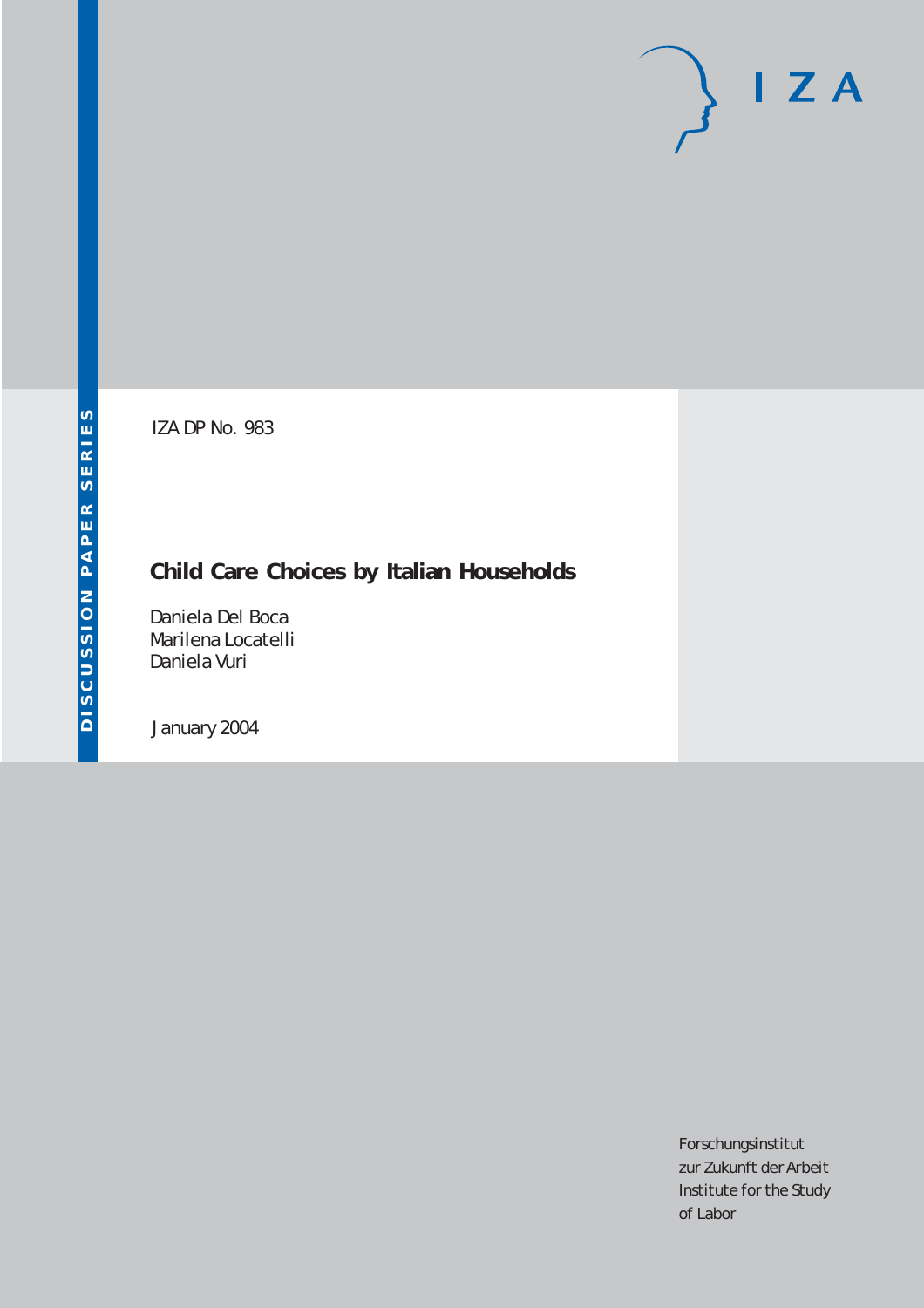# **Child Care Choices by Italian Households**

## **Daniela Del Boca**

*University of Turin, CHILD and IZA Bonn* 

### **Marilena Locatelli**

*University of Turin, CHILD* 

#### **Daniela Vuri**

*University of Florence, CHILD and IZA Bonn* 

Discussion Paper No. 983 January 2004

IZA

P.O. Box 7240 D-53072 Bonn Germany

Tel.: +49-228-3894-0 Fax: +49-228-3894-210 Email: [iza@iza.org](mailto:iza@iza.org)

This Discussion Paper is issued within the framework of IZA's research area *Welfare State and Labor Market.* Any opinions expressed here are those of the author(s) and not those of the institute. Research disseminated by IZA may include views on policy, but the institute itself takes no institutional policy positions.

The Institute for the Study of Labor (IZA) in Bonn is a local and virtual international research center and a place of communication between science, politics and business. IZA is an independent, nonprofit limited liability company (Gesellschaft mit beschränkter Haftung) supported by Deutsche Post World Net. The center is associated with the University of Bonn and offers a stimulating research environment through its research networks, research support, and visitors and doctoral programs. IZA engages in (i) original and internationally competitive research in all fields of labor economics, (ii) development of policy concepts, and (iii) dissemination of research results and concepts to the interested public. The current research program deals with (1) mobility and flexibility of labor, (2) internationalization of labor markets, (3) welfare state and labor market, (4) labor markets in transition countries, (5) the future of labor, (6) evaluation of labor market policies and projects and (7) general labor economics.

IZA Discussion Papers often represent preliminary work and are circulated to encourage discussion. Citation of such a paper should account for its provisional character. A revised version may be available on the IZA website ([www.iza.org](http://www.iza.org/)) or directly from the author.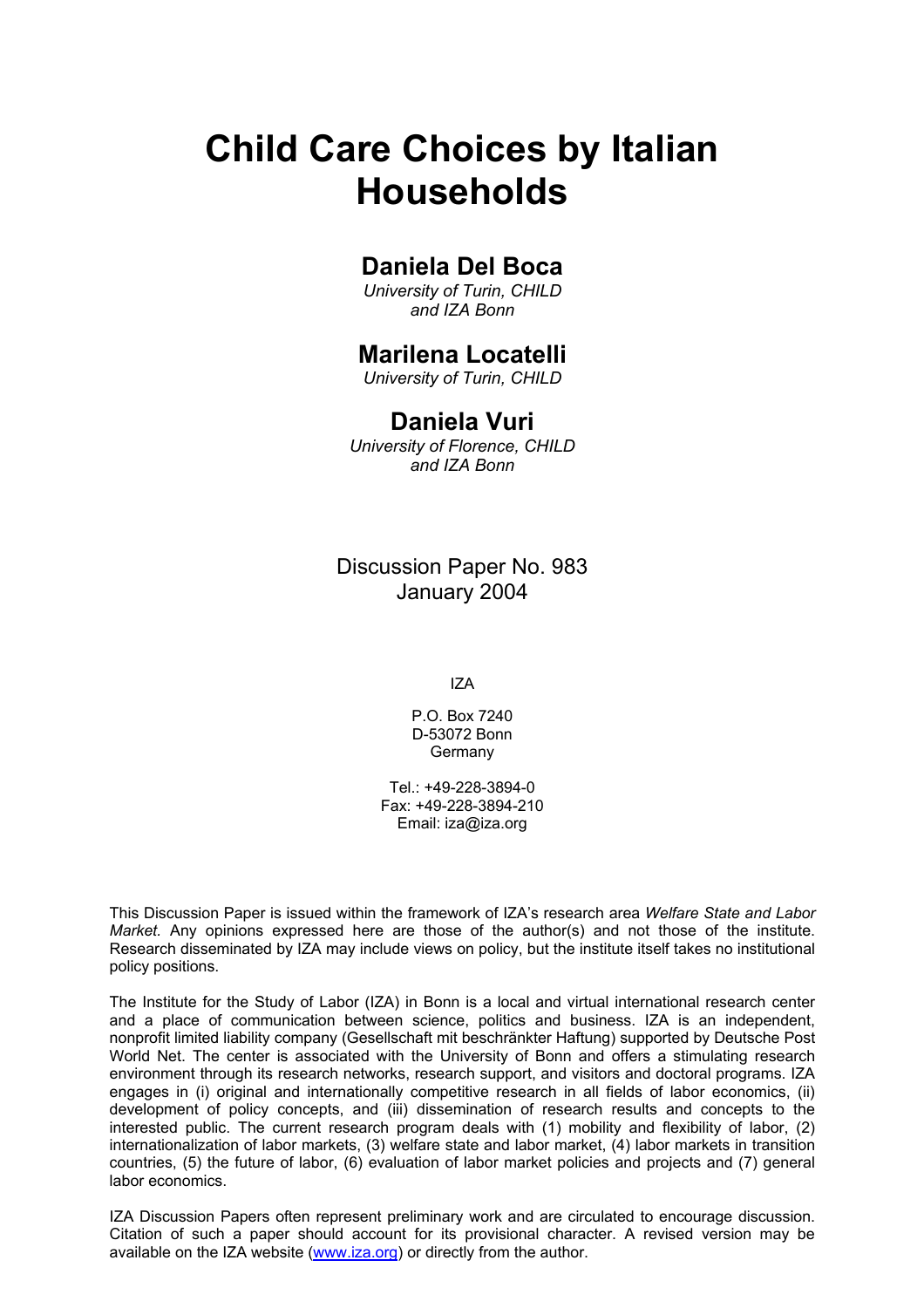IZA Discussion Paper No. 983 January 2004

# **ABSTRACT**

## **Child Care Choices by Italian Households**[∗](#page-2-0)

In spite of relatively generous public subsidies and a reputation for high quality, only a very limited proportion of Italian families use public child care. In this paper we explore the significance of various factors on the choices made between different types of child care. In part one, we use a simulation exercise to show the impact of cost and availability on child care choices. In part two, we present the results of an explorative econometric analysis using a matched data set for 1998 from the Bank of Italy (SHIW) and ISTAT Multiscopo. We find evidence that factors related to family composition and support as well as to the characteristics of child care are important in explaining the choices made by Italian families. Assistance provided by grandmothers and husbands appears to be of crucial significance to Italian mothers who are seeking to reconcile the difficulties stemming from the rigidity of the labor market and the limitations of child care. Rationing, both of public and private child care, also proves to be an important factor affecting households' choices. An understanding of the importance of these factors is relevant in the evaluation of social policies encouraging mothers' participation in the labor market in Italy.

JEL Classification: J2, C3, D1

Keywords: labor market decisions, child care

Corresponding author:

 $\overline{a}$ 

Daniela Del Boca Department of Economics University of Turin Via Po 53 10124 Turin Italy Email: [daniela.delboca@unito.it](mailto:daniela.delboca@unito.it) 

<span id="page-2-0"></span><sup>∗</sup> We would like to thank Christopher Flinn for helpful comments and participants at the ESPE annual meeting in New York 2003 and at the seminar EU grant MOCHO at the University of Amsterdam 2003.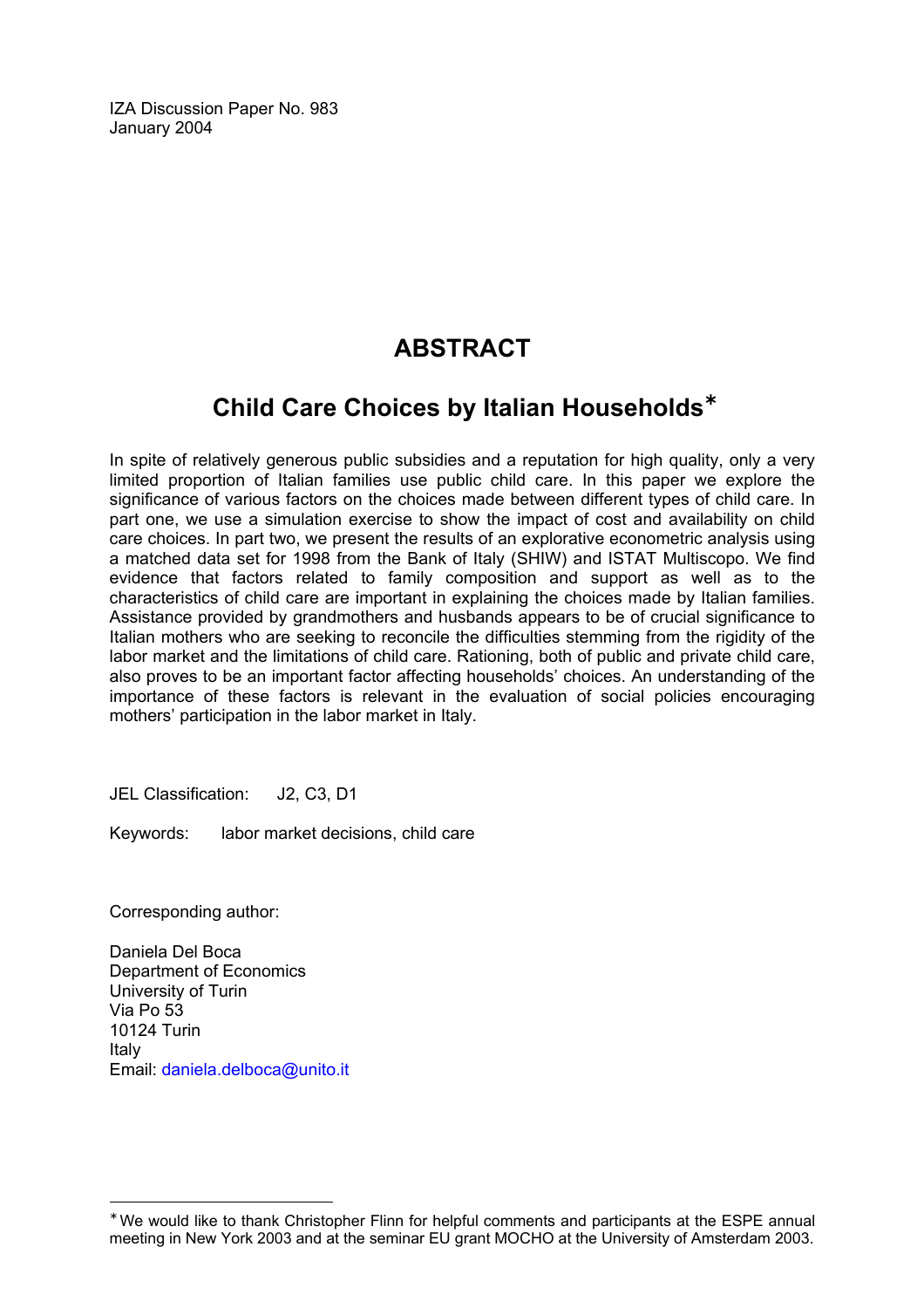#### 1 Introduction

The increase in the proportion of non-parental child care has been the subject of numerous studies since the mid-1970s in the United States, the United Kingdom and Northern Europe. In these countries, the growth in women's participation has been remarkable, especially among mothers of young children. This phenomenon has resulted in an increase in the number of families with children where both parents work outside the home, and has had important implications on child care.

A large body of economic literature on the link between labor supply and child care use is available in most countries, but in Italy (as in other Southern European countries) the issue of child care has been neglected until very recently. This is due, in part, to the fact that the growth in mothers' participation in the labor market in these countries has been more limited than in other countries (Table 1). Italy, along with Spain and Greece, is one of the European countries with the lowest participation rates of mothers with young children. This owes partially to the fact that no national data set provides information on both household member labor market characteristics and child care use.

Italy, however, provides a very interesting case study. On the one hand, as in Northern European countries, public child care is highly subsidized and has high quality standards. On the other hand, in contrast to Northern European countries, public child care has a quite limited number of places available, and is highly regulated in terms of hours and rate of access. Moreover, as opposed to Anglo Saxon countries, the number of private child care services has not increased significantly over the last few decades. A large proportion of Italian families relies on informal child care, and several types of child care are often combined to achieve the desired coverage.

In spite of the growth of the labor market participation of women with children, both the Italian welfare system and the labor market are still characterized by strict rigidities and limitations; in particular, the supply of child care services, whether public or private, has not increased significantly. Especially in the Southern areas of the country, child care services are limited not only in terms of availability but also in terms of opening hours, and the labor market is characterized by a high unemployment rate and by a more limited menu of available employment arrangements. Unemployment rates are extremely high especially among young women, and part-time work, which is very common among mothers in other European countries, is hardly available at all.

In this paper we explore the child care choices made by Italian households, taking into account several characteristics of the different types of child care available for pre-school children under the age of three. We will compare several explanations for the behavior of Italian households regarding preferences and constraints, mainly the parents' attitude towards care for young children and the characteristics of the actual supply of child care services. In order to explore this issue we combine two data sets (ISTAT Multiscopo and SHIW for 1998) to produce data relevant to our analysis, and then we estimate the importance of a number of factors, such as the personal characteristics of the parents, child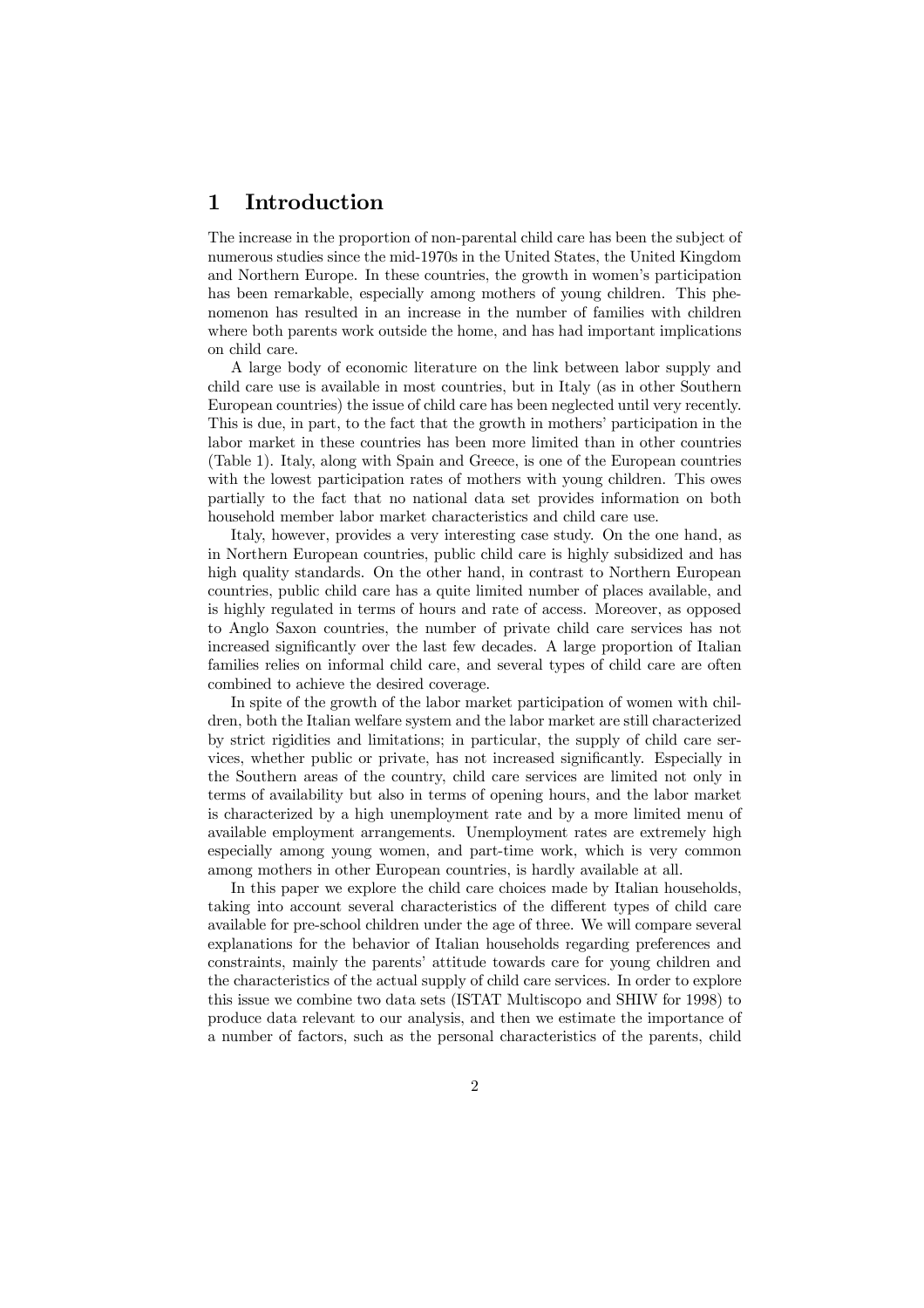care cost and availability and family composition.

In Section 2 we describe the main characteristics of the child care system in Italy and in Section 3 we discuss some potential interpretations for the limited use of public child care, taking into account recent findings from other countries as well. In Section 4 we propose a simple model of child care use on which to base the empirical analysis and Section 5 provides a simulation exercise. Section 6 contains a description of the sample. Section 7 describes the econometric methods used and Section 8 discusses the results of the empirical estimates. Section 9 provides concluding remarks and policy considerations.

| Country | 1977 | 1999 |
|---------|------|------|
| Italy   | 37.6 | 44.1 |
| France  | 53.0 | 59.8 |
| Spain   | 33.0 | 47.1 |
| Greece  | 33.3 | 47.5 |
| Denmark | 64.7 | 75.1 |
| Sweden  | 70.0 | 74.5 |
| U.K.    | 56.3 | 67.5 |

Table 1: Female participation rates in selected countries

Source: OECD, Eurostat 2001 Statistics in Focus

#### 2 The Child care system in Italy

In Anglo-Saxon countries, where child care services are mostly private, several options are available for child care arrangements. These differ in terms of type, cost and quality, thus offering a greater choice to parents. This diversity creates problems for the study of price responsiveness, however, due to product heterogeneity and unmeasured quality differences in this market (Blau 1991).

In Italy, as in most European countries, public child care is provided by local municipalities. Due to strict regulations, high market barriers to entry and the dominance of public providers, private providers of day care are scarce. However, many forms of rationing are present in the public service. For example, the number of places available in the public sector is very limited. Table 2 shows that Italy, Spain and Greece are the European countries which rely least on child care for children <3. Moreover, the opening hours of public child care facilities are strictly set and are limited to 7-7.5 hours a day (OECD 2000). The availability of child care also varies according to age group and location within Italy. The availability of public care is much higher for children  $> 3$ . Child care for children  $>3$  is used by 95 percent of children, while child care for those under 3 is used only by 6 percent. While the availability of child care for children older than three is very uniform across regions, this is not the case for children under three. There are marked differences across regions (Table 3). The proportion of children under three years of age enrolled in public child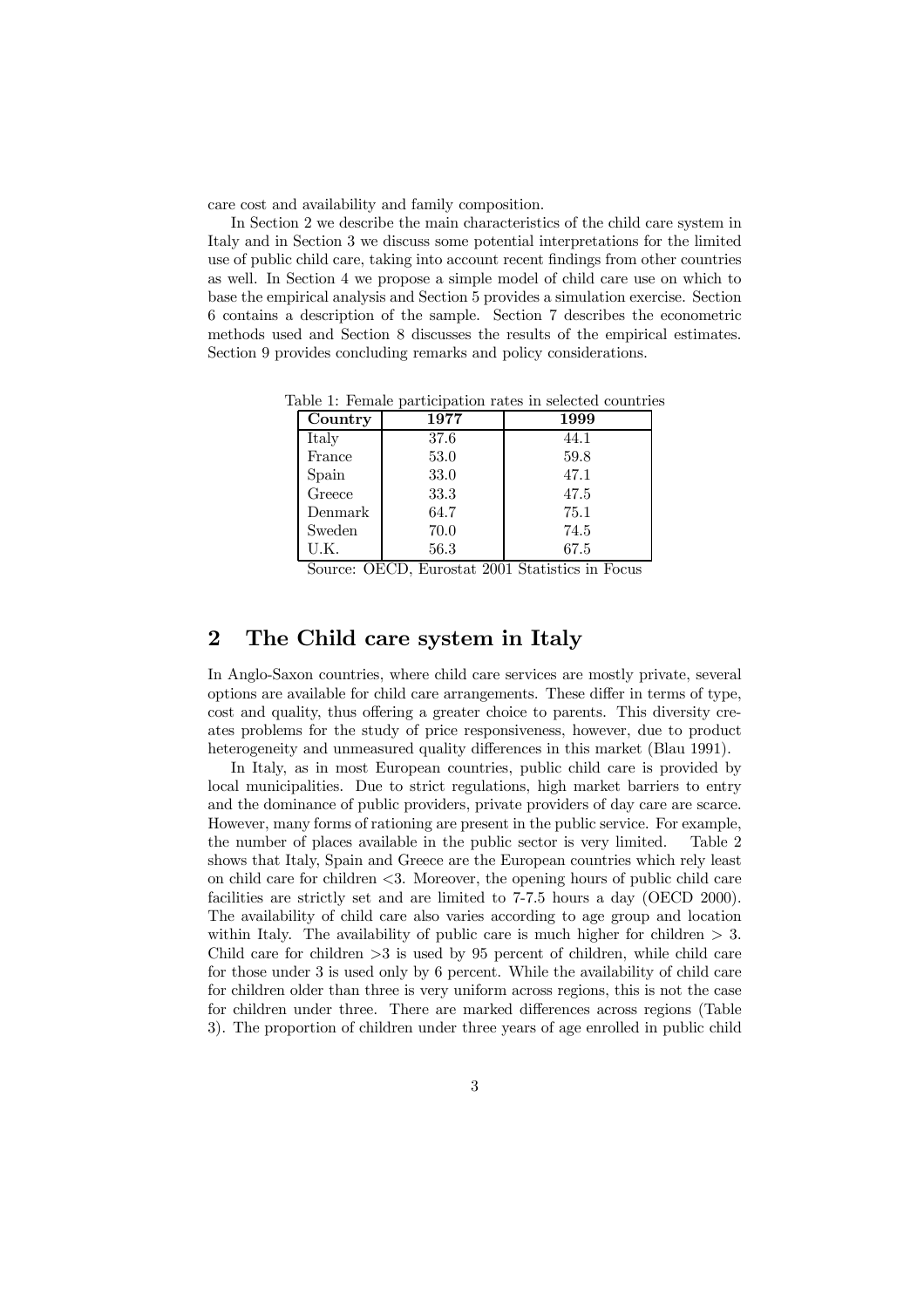| Country        | $\operatorname{Year}$ | Aged under 3 | Aged 3       |
|----------------|-----------------------|--------------|--------------|
|                |                       |              | to mandatory |
|                |                       |              | school age   |
| Denmark        | 1998                  | 64           | 91           |
| Finland        | 1998                  | 22           | 66           |
| Sweden         | 1998                  | 48           | 80           |
| Greece         | 2000                  | 3            | 46           |
| Italy          | 1998                  | 6            | 95           |
| Portugal       | 1999                  | 12           | 75           |
| Spain          | 2000                  | 5            | 84           |
| <b>Ireland</b> | 1998                  | 38           | 56           |
| UK             | 2000                  | 34           | 60           |
| Austria        | 1998                  | 4            | 68           |
| Germany        | 2000                  | 10           | 78           |
| Netherlands    | 1998                  | 6            | 98           |
| Belgium        | 2000                  | 30           | 97           |
| France         | 1998                  | 29           | 99           |
| USA            | 1995                  | 54           | 70           |

Table 2: Proportion of young children using formal child-care arrangements

Source: OECD, Employment Outlook, 2001

care is about 15 percent in some areas of the North, but only 1-2 percent in most Southern areas. Different accessibility rates have created a situation of more significant rationing of child care in some areas of the country, especially in the South of Italy where public child care is characterized by low availability. Nonetheless, private child care is no more widespread than public. Regulations by local public authorities seem to have affected the norms for private child care in addition to public, limiting both its supply and development. Thus, whereas the relative lack of public child care alternatives would seem to leave space for growth of private child care services, this in fact is not the case. Both public and private child care are less widely available in the South than in the North, indicating that public and private options are complementary rather than substitutable (Del Boca 2002). Not surprisingly, as shown in Table 4, the labor market participation rate of women in the Northern areas is about 50 percent, while in the Southern regions it is about 35 (ISTAT 1998) indicating a significant correspondence with child care availability (Chiuri 1999, Addabbo 2002).

Child care costs also vary by age of the child. The cost of child care for children under 3 is much higher on average than the cost of child care for children >3, in both public and private sectors. Unlike private child care, the cost of public care depends on the size, income, and composition of the family. The cost of private and public services varies appreciably across regions. The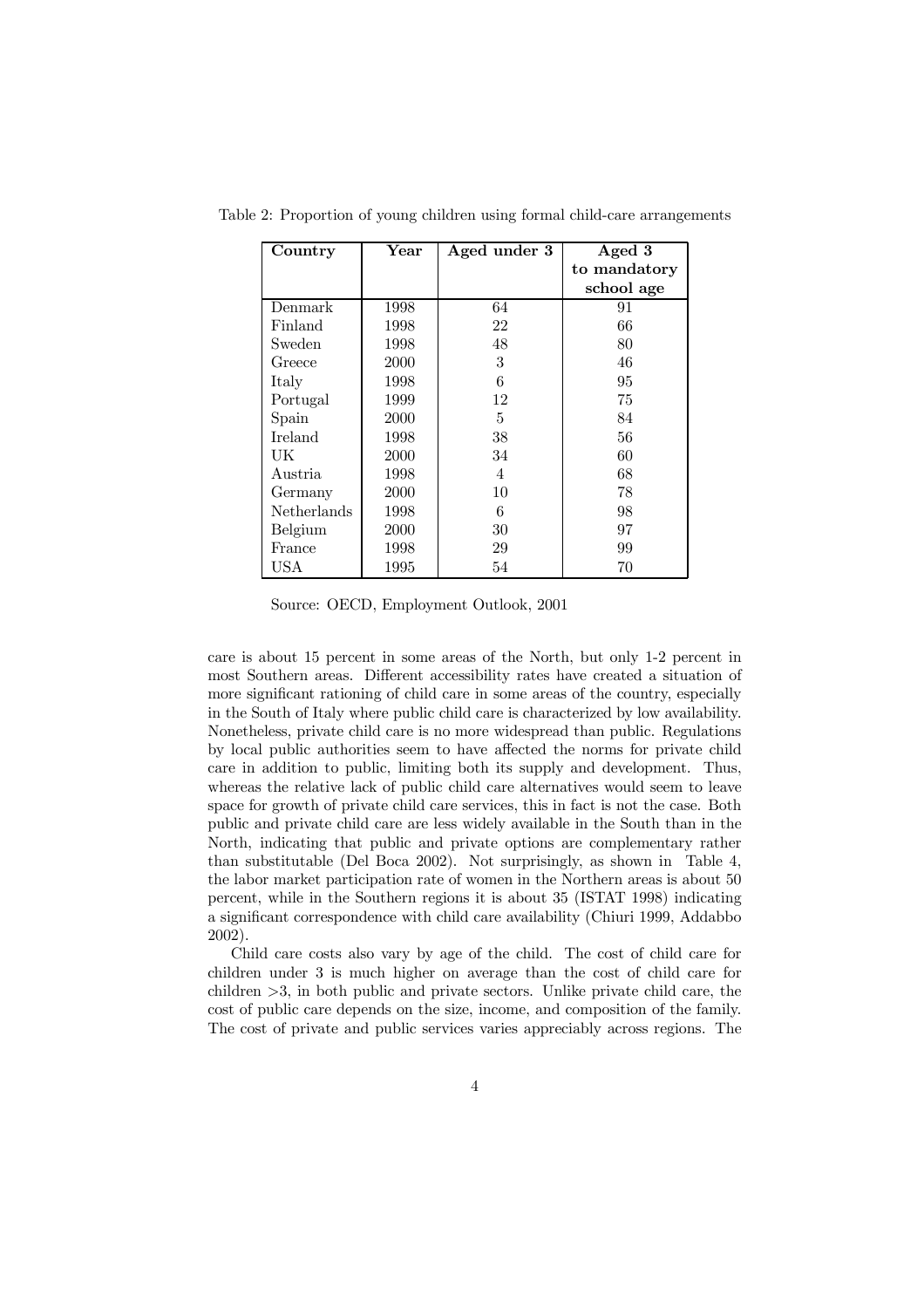| Region            | Availability $(\%)$ |
|-------------------|---------------------|
| Emilia Romagna    | 18.3                |
| Valled'Aosta      | 12.3                |
| Umbria            | 11.6                |
| Marche            | $11.5\,$            |
| Toscana           | 11.3                |
| Piemonte          | 10.7                |
| Lombardia         | 9.7                 |
| Liguria           | 9.7                 |
| Lazio             | 8.5                 |
| Friuli            | 7.8                 |
| Trentino          | 7.5                 |
| Italy             | 7.4                 |
| Veneto            | 7.2                 |
| Sardegna          | 6.4                 |
| <b>Basilicata</b> | 5.2                 |
| Sicilia           | 4.7                 |
| Abruzzo           | 4.1                 |
| Molise            | 2.9                 |
| Puglia            | 2.7                 |
| Campania          | 2.2                 |
| Calabria          | 1.9                 |

Table 3: Child care availability by Italian region (for 100 children))

Sources: ISTAT: Annuario Statistico Italiano 1999-2001; Ministero del Lavoro e delle Politiche Sociali: I servizi educativi per la prima infanzia, 2002

amount that parents pay differs from one municipality to another depending on local policies. In particular, public child care provisions differ according to age group: public child care for children  $\lt 3$  is completely promoted and supported at the municipal level, whilst public child care for children >3 is organized at both the national and local levels. Other important characteristics of the Italian labor market contribute to the difficulties experienced by working mothers in using child care. Part-time jobs are scarce in most areas, while high unemployment makes it risky for mothers of young children to take time off beyond that guaranteed by basic maternity leave. The use of non-parental child care becomes a more important issue for working mothers in areas of low part-time employment. The low availability of part-time opportunities, on the other hand, aggravates the difficulties associated with using the public system, especially due to rationing in terms of opening hours. Another important factor regarding the Italian family allocation of time is related to the fact that on average husbands contribute much less to both household and child care activities than in other countries (Ichino et al., 2003). Given these institutional characteristics, public child care does not seem to be designed to accommodate full-time employment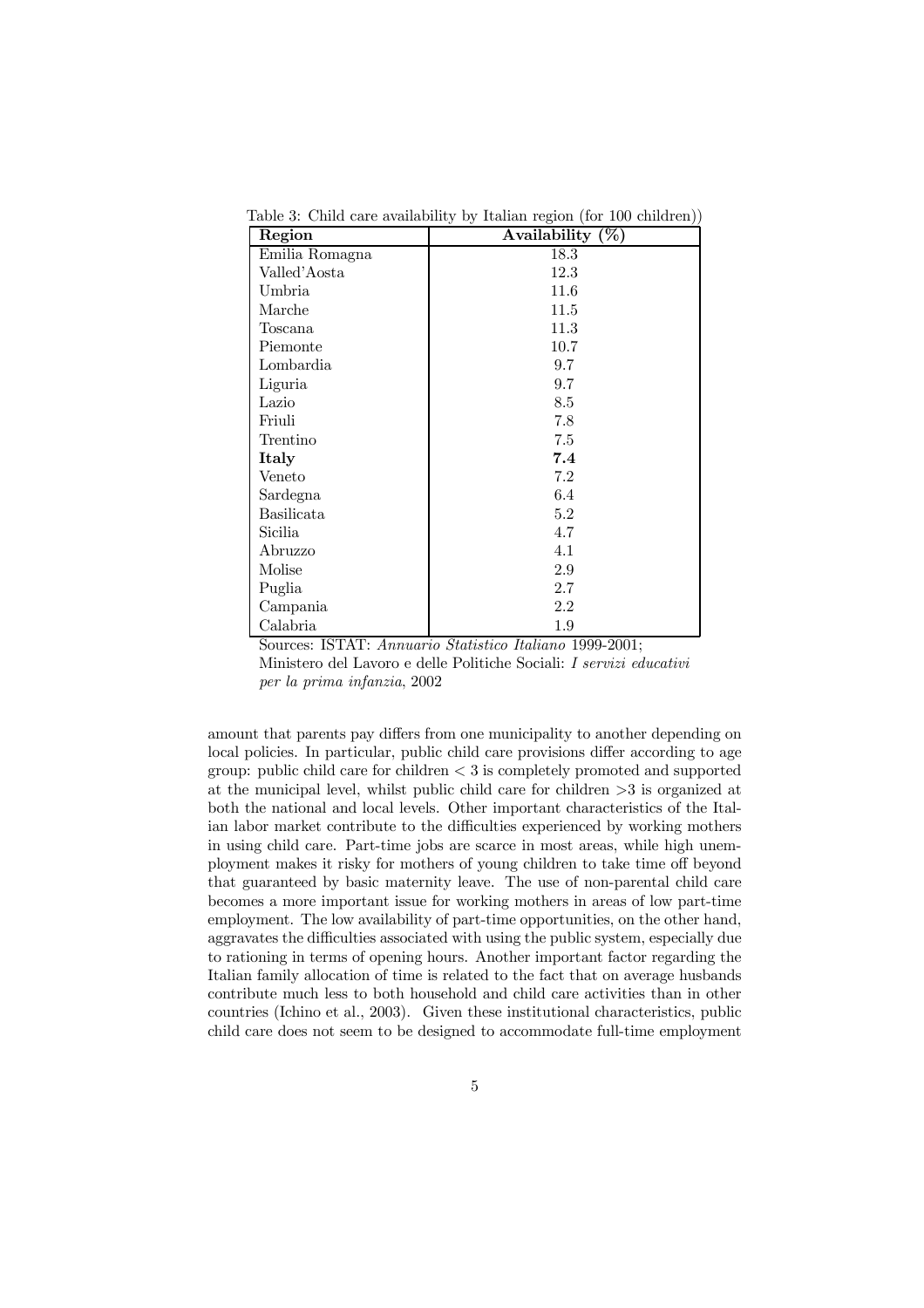Table 4: Female participation rates in Italy, by age range and geographic area

| Age range   | North | Center | South | Italy |
|-------------|-------|--------|-------|-------|
| $15 - 24$   | 43.0  | 31.3   | 26.7  | 33.9  |
| 25-34       | 75.6  | 62.8   | 43.8  | 61.6  |
| 35-54       | 59.0  | 57.0   | 42.0  | 52.7  |
| 55-64       | 14.5  | 18.5   | 15.5  | 15.7  |
| 15-64       | 51.6  | 46.6   | 34.8  | 44.6  |
| 65 and more | 1.8   | 1.8    | 1.6   | 1.7   |

Source: ISTAT, Forze di lavoro 1998

of mothers (Gornick et al., 1997). Public child care is thus used by only a small proportion of households and only when it can be supplemented by the extended family or informal child care to compensate for the limitations described above.

#### 3 Child care Choices

Economic studies of choices in child care arrangements in the U.S. and Canada have mainly focused on the choice between private and informal child care. Most of these studies have found a negative effect of child care cost and a positive effect of availability of child care on mothers' participation and child care use. (Blau and Robins 1998, Michalopoulos et al. 2002, Powell 2002, Kimmell 1998, Joesch and Hiedemann 2002, Kuhlthau and Mason 1996, Blau 1991, Johansen et al.,1996). These studies typically assume that the supply of child care is perfectly elastic and child care is a normal good. In other words, such an approach relies on the hypothesis of child care as a well functioning market system where parents have the opportunity to purchase the child care they desire.

Other studies analyzing European data have called into question some of these assumptions in their empirical analyses, and have reported important evidence of market limitations which significantly impact their results. Using time series data, Chevalier and Viitanen (2001) have explored the relationship between child care supply and women's participation in the labor market. They have found that child care "causes" (in a Grangerian sense) participation with no feedback on child care, supporting the claim that women's participation is constrained by the lack of child care facilities and that the supply of child care is, in fact, inelastic. This seems to be particularly true in countries where public child care prevails (such as in most European countries). Other studies have begun to introduce other important elements describing the child care market in Europe, in particular the characteristics of public child care.

Research analyzing the use of public child care has pointed out differences in the various public child care systems. Public child care services tend to be less expensive than private child care (lower income families receive large subsidies) and are widely recognized as being of high quality. Yet despite these attractive features, the use of public child care is quite limited.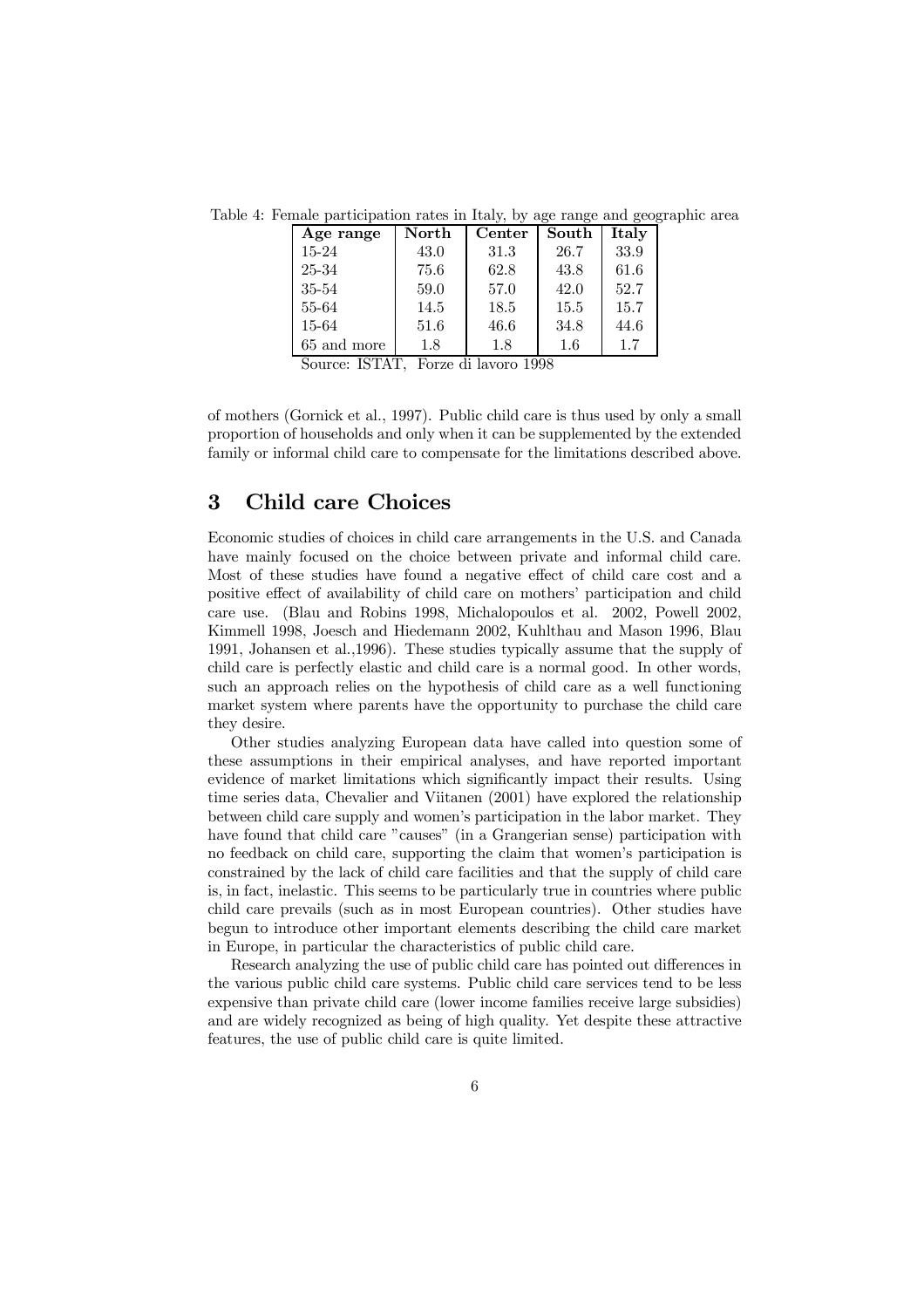Among the several explanations for the limited use of public child care, rationing in the supply of child care is often of key importance. Parents who are willing to purchase public child care may find themselves on a waiting list, access to which depends on their income, working status, family composition and children's health. Furthermore, limited availability implies that not every child is guaranteed a place; moreover, the limit on the maximum number of hours a facility can remain open limits compatibility with the mother's working hours.

These limitations discourage the use of public child care even though it costs less than private services. Gustafsson and Stafford (1992) have investigated the rationing hypothesis, estimating the responsiveness of women's decisions to work and to use public child care in relation to variations in child care cost and availability of places in Sweden. They found that in regions where child care availability does not appear to be rationed, it is the cost of child care which significantly affects mothers' participation in the labor market as well as their choice to use public child care; in areas where rationing is more severe, there is little evidence of significant price effects. Kreynfeld and Hank (2000) have analyzed German data and have argued that analysis of the effects of child care on female employment should focus on the availability of care rather than its affordability. Estimating the impact of access to child care, they found no significant effect of the provision of public child care on female labor force participation, and pointed out inadequacies in German child care. Due to the very limited opening hours mothers using child care may not even be able to work part time and must seek additional forms of child care, which are rarely available. Del Boca (1993, 2002) found similar results for Italy. These results appear to be in contrast with results concerning countries where private child care is the prevalent mode (see Powell 2002 for a review of Canada, and Duncan et al.,2001 for the UK).

Another explanation for the limited use of formal child care is related to family preference (values and gender roles). The traditional role of mothers in child care activities is highly valued by many families, especially in Southern European countries.

According to this view mothers are the best caregivers for young children. In families where this view prevails, parents may choose not to use public or private child care even if the mothers are employed full-time and would be eligible for child care.

Moreover, many families may prefer to rely on the assistance of relatives who they know and trust. In doing so, parents can rely on arrangements that resemble parental care. Reliance on relatives for care reflects an attempt to maintain some stability for children who may suffer from their parents' absence because of participation in the labor market (Hofferth et al., 1991)

Joesch and Hiedemann (2002) have found that even in the US, where a large supply of child care arrangements are available, a considerable percentage of households whose youngest child is under 3 years of age would avoid market child care even if it were free or even if there were no financial constraints. This result is consistent with the hypothesis that non-relative care may be a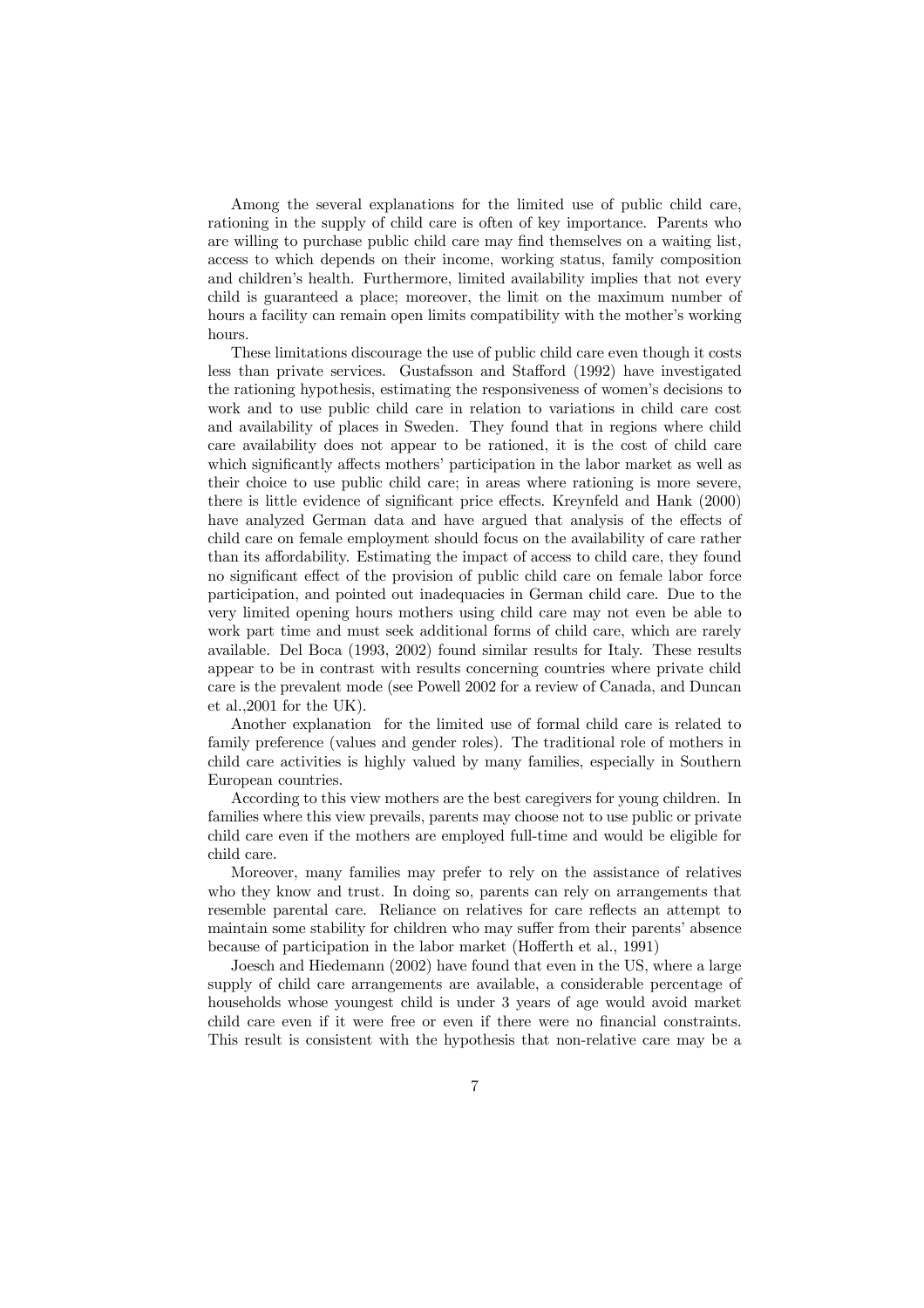| Hours of school | not working    | working |
|-----------------|----------------|---------|
| 0               | 585            | 374     |
| $1-5$           | 2              | 3       |
| $6 - 8$         | 10             | 23      |
| $9 - 12$        | 1              | 2       |
| $13 - 16$       | 7              | 7       |
| 17-20           | 24             | 16      |
| 21-24           | 11             | 11      |
| $25 - 28$       | 9              | 14      |
| 29-32           | 14             | 26      |
| 33-36           | 24             | 31      |
| 37-40           | 14             | 32      |
| $41 - 45$       | $\overline{2}$ | 6       |
| $46 - 50$       |                | 5       |

Table 5: Hours of formal child care, by working and not working mothers

Source: ISTAT, Multiscopo 1998

non-acceptable alternative for some parents. However, parental preferences for child-care arrangements might change as their children grow up. Some studies show that parents of children under three are more likely to use informal child care arrangements than parents of preschoolers (Hofferth et al., 1991). This difference is attributable either to the reduced availability and higher cost of day care centers for very young children, or to the fact that families prefer informal home-like arrangements for their young children, but then opt for the learning opportunities provided by day care centers and educational programs for their preschool-aged children (Kuhlthau and Mason, 1996).

Another explanation is related to the existence of fixed costs - that is, the costs in terms of transportation, clothing, and stress associated to taking young children to a formal child care center - that do not vary according to the hours of service. The fixed costs are likely to be higher for younger children and in areas where public child care places are few, thus causing higher costs in terms of travel. These costs may discourage parents who are only mildly interested in child care use and who are interested only in using a few hours of care (Joesch and Hiedemann 2002). In the presence of fixed costs, we would expect that most households would either choose to use no care at all or, alternatively, would rely on a significant number of hours of service. Table 5 shows that this pattern does not seem to characterize the behavior of the sample of households in our data set. A non-negligible number of working mothers and non-working mothers only use a few hours of child care. This result seems to imply that fixed costs are not very important here.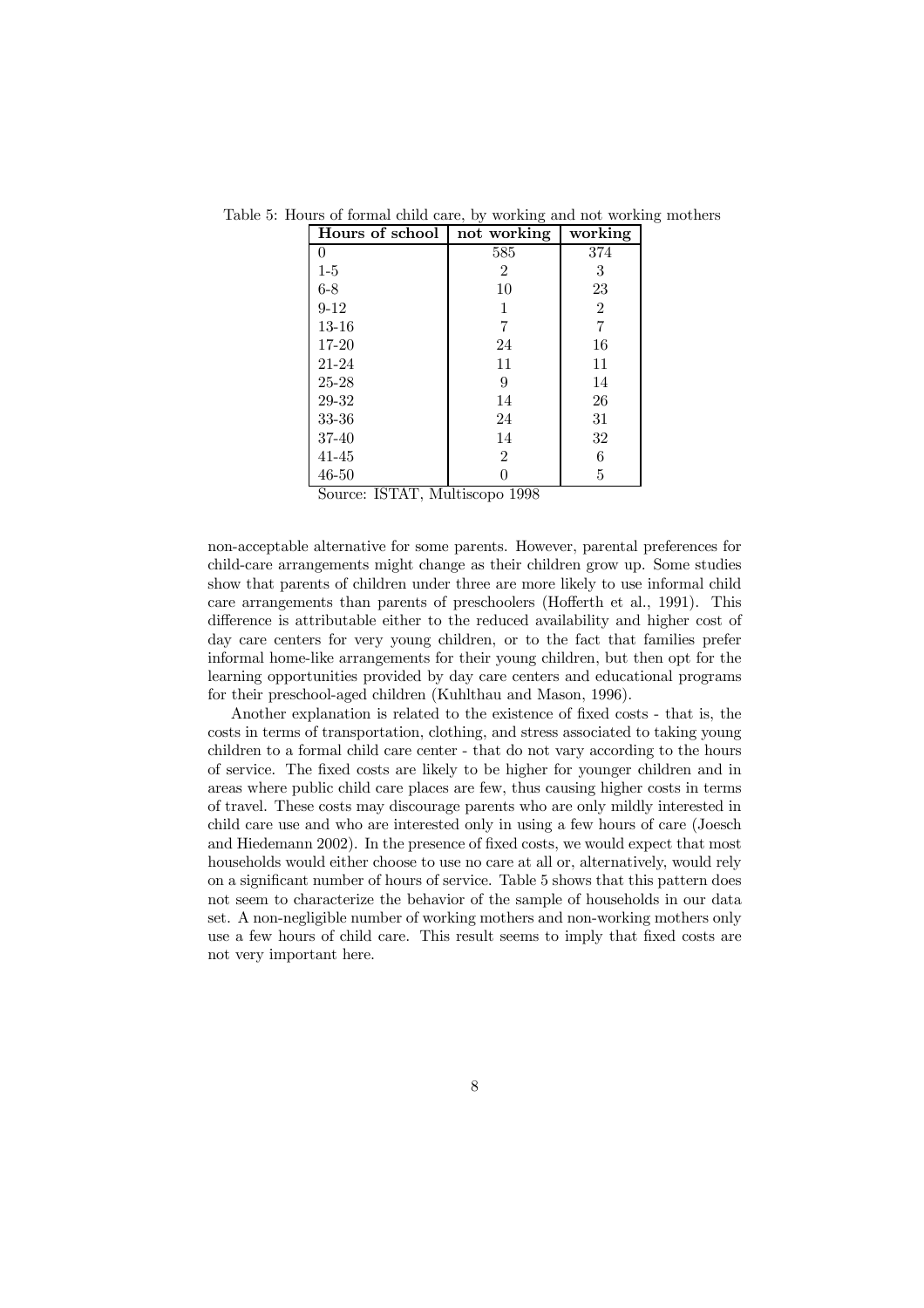#### 4 Behavioral Model

Assuming that women are the principal caregivers in the household, the mother bases her decisions on the costs and benefits of working in the labor market and these will depend on her wage minus the cost of child care per hour worked.

Assume that only women who work use child care and hours of work coincides with child care time. Assuming a utility function of Cobb Douglas (CD) type of the household:

$$
U = \alpha \ln L + (1 - \alpha) \ln C \tag{1}
$$

The consumption  $(C)$  is given by

$$
C = Y + (w - \pi)(T - L)
$$
 (2)

in which Y is not labor income,  $\pi$  is the hourly price of child care, w is the mother's wage, T is total amount of time available, L is hours of leisure, and  $(T - L)$  is the time of work. The two regimes of child care (public and private) are characterized as follows.

- 1. Income limit for public child care  $\overline{Y}$  (instead of a limited number of slots available).
- 2. An upper bound of hours  $\overline{h}$  in public child care.
- 3. The prices are determined as  $\pi_p < \pi_m$  (where  $\pi_p$  is the price of public child care and  $\pi_m$  is the price of private child care).

The households maximize the values associated with the two regimes which are characterized as follows.

The value of choosing public child care is:

$$
V_p(Y, w, \alpha) = \max_{T - \overline{h} \le L \le T} \alpha \ln(L) + (1 - \alpha) \ln(Y + (w - \pi_p)(T - L)) \tag{3}
$$

The value of choosing private child care is:

$$
V_m(Y, w, \alpha) = \max_{L \le T} \alpha \ln(L) + (1 - \alpha) \ln(Y + (w - \pi_m)(T - L))
$$
 (4)

The leisure demand under public child care  $(L_p^*)$ , without imposing the hour constraint, is:

$$
L_p^* = \alpha (Y + (w - \pi_p)T)/(w - \pi_p)
$$
 (5)

The actual  $\hat{L}_p$  in presence of the constraints is equal to:

$$
\hat{L}_p = \begin{cases}\nT & \text{if } L_p^* > T \\
T - \overline{h} & \text{if } L_p^* < T - \overline{h} \\
L_p^* & \text{if } T - \overline{h} \le L_p^* \le T\n\end{cases}
$$
\n(6)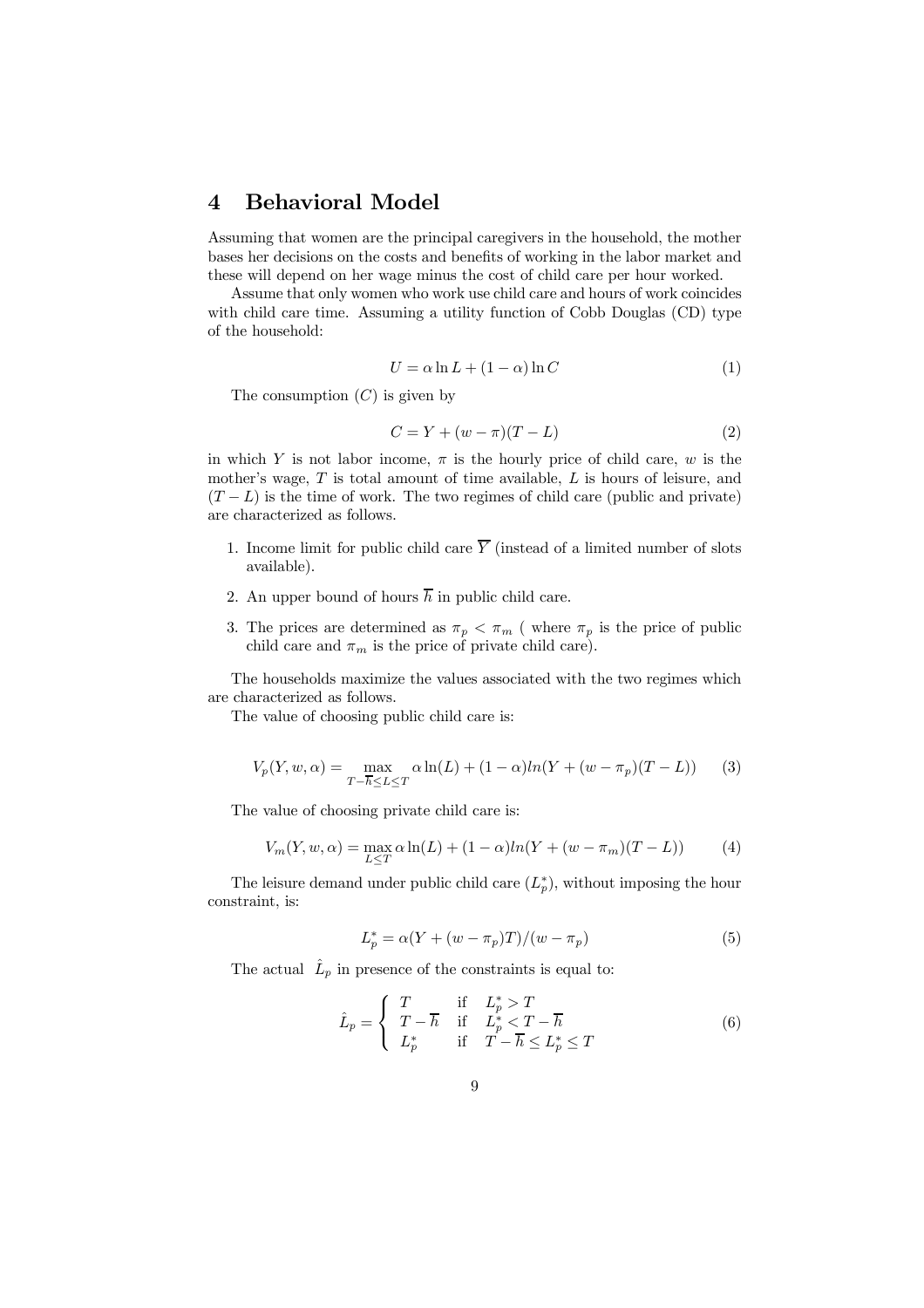where  $\overline{h}$  is the upper bound on hours in the public child care.

The leisure demand under private care is given by:

$$
L_m^* = \alpha (Y + (w - \pi_m)T)/(w - \pi_m)
$$
\n<sup>(7)</sup>

The actual  $L_m^*$  in presence of the constraints is equal to:

$$
\hat{L}_m = \begin{cases}\nT & \text{if } L_m^* > T \\
L_m^* & \text{if } L_m^* \le T\n\end{cases}
$$
\n(8)

The value with the maximum solutions (evaluated at the best choice that can be made in the presence of constraints) for public child care is given by

$$
V_p = \alpha \ln(\hat{L}_p) + (1 - \alpha) \ln(Y + (w - \pi_p)(T - \hat{L}_p)
$$
\n(9)

and for private child care is:

$$
V_m = \alpha ln(\hat{L}_m) + (1 - \alpha)ln(Y + (w - \pi_m)(T - \hat{L}_m))
$$
\n(10)

In public child care besides the constraint on hours,  $\overline{h}$ , another constraint concerns the eligibility criterion:

$$
\begin{array}{ccc}\nY_i \leq \overline{Y} & \implies & \text{eligible} \\
Y_i > \overline{Y} & \implies & \text{non eligible}\n\end{array}
$$

If  $Y_i \leq \overline{Y}$  the household chooses public child care if  $V_p \succeq V_m$ . The child care price is determined only when not eligible and with no constraint on the number of hours.

$$
Y_i \le \overline{Y} \quad \Longrightarrow \quad p = \pi_m
$$

Given the restriction on the number of hours, even if eligible, households who want to work longer hours may choose not to use public child care. As a consequence, the price of child care is not exogenous to the household characteristics. Eligible households face a menu of prices, as in the non linear taxation case (Colombino and Del Boca 1990). This implies that the price and hours chosen are jointly determined on the basis of several common factors :  $Y, w$ , and the  $\alpha$  preference parameter. Therefore, we need to use a model which allows a joint choice of child care cost and participation.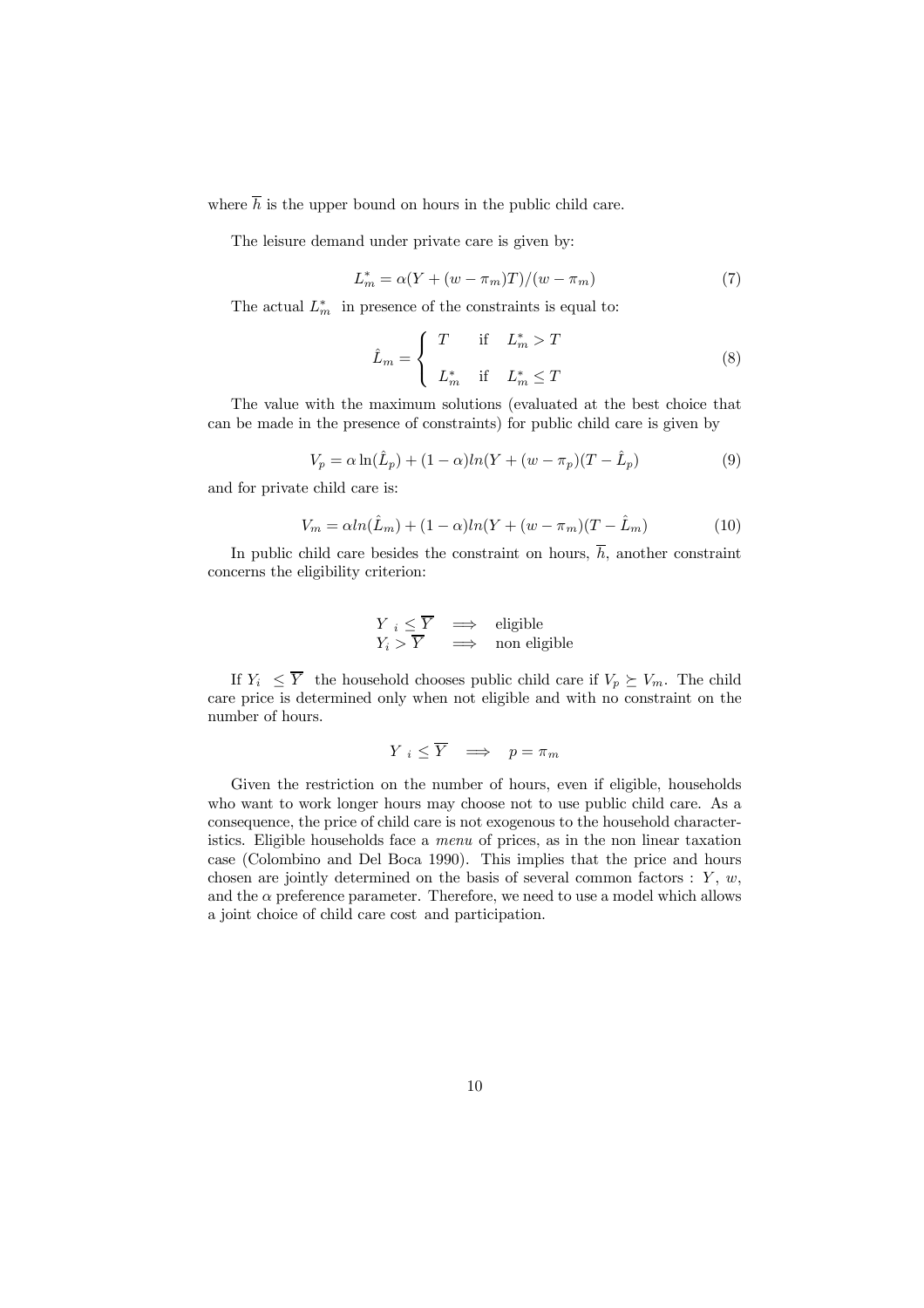#### 5 Simulation Results

In order to simulate the effects on participation of several characteristics of the child care system (eligibility, hours of service and child care costs) we use information from Multiscopo ISTAT data to set the values of Economy 0, our baseline in term of values per day. We set the value of upper annual family income  $\overline{Y} = 25.000$  (Euro) as an indicator of eligibility/availability. The hourly price of public care  $\pi_p = 6.5$  (Euro). The hourly price of private care  $\pi_m = 8.5$ (Euro). The preference parameters are drawn from a power function distribution  $F(\alpha)=\alpha^{\beta}$ .

We create a data set of 10000 simulated cases. We now run three simple experiments:

- Economy 1 increase in the upper income for child care eligibility
- Economy 2 increase in public child care price
- Economy 3 increase in public child care maximum hours.

Table 6 shows the elasticities of hours of work (and child care) for families who use public, private or the total in response, respectively, to changes in eligibility, public child care price, and maximum public child care time.

| <b>Parameters</b> |    |         |         | <b>Outcomes</b> |                                      |                    |          |
|-------------------|----|---------|---------|-----------------|--------------------------------------|--------------------|----------|
|                   |    | $\pi_n$ | $\pi_m$ |                 | $H_{\mathcal{D}}$<br>$\varepsilon$ ( | $\varepsilon(H_m)$ |          |
| Economy0          | 25 | 6.5     | 8.5     |                 |                                      |                    |          |
| Economy1          | 40 | 6.5     | 8.5     |                 | 0.537                                | $-0.314$           | 0.021    |
| Economy2          | 30 | 7.5     | 8.5     |                 | $-1.190$                             | 0.785              | $-0.194$ |

Economy 3 30 6.5 8.5 8 0.436 -0.232 .130

Table 6: Elasticities of hours of work and child care

The elasticity of hours of work in response to changes in the eligibility criterion (changing the upper income from 25 to 40), is positive for households who use public child care, while it is negative for households who use private child care. Increasing the eligibility criterion has a positive, if limited, total effect on increasing the number of hours supplied by mothers. The increase in public child care prices reduces the hours of work (and child care) in public care, while it increases the hours of work and service in private care. In terms of hours, public child care prices have a disincentive effect, while the increase in the eligibility criterion and the restriction on hours has a positive one. The increase in the maximum hours of child care increases the hours of work (and child care) in public care and reduces the hours of work of mothers who use private care.

Table 7 shows the effect of these changes on the sub-populations characteristic of various institutional changes that we have described above.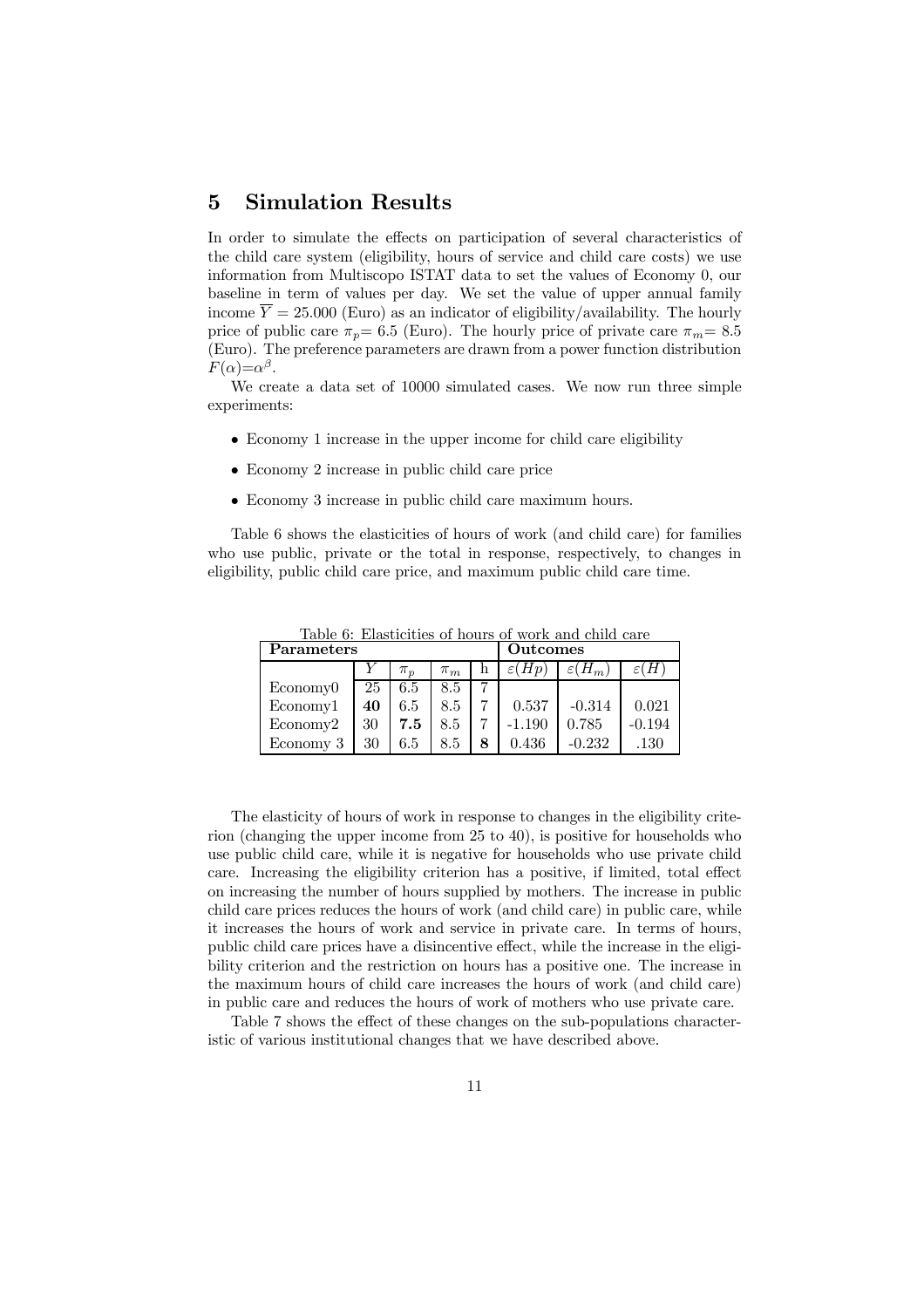Table 7: Effect of institutional changes on sub-population characteristics

|           |    | $\pi_n$ | $\pi_m$ | h. |        | 1 m     | $\alpha_n$ | $\alpha_m$ |
|-----------|----|---------|---------|----|--------|---------|------------|------------|
| Economy0  | 25 | 6.5     | 8.5     | ⇁  | 19.446 | 181.02  | 0.145      | 0.097      |
| Economy1  | 40 | 6.5     | 8.5     |    | 25.513 | 196.748 | 0.138      | 0.095      |
| Economy2  | 30 | 7.5     | 8.5     |    | 19.846 | 184.830 | 0.166      | 0.097      |
| Economy 3 | 30 | 6.5     | 8.5     | 8  | 19.590 | 186.807 | 0.139      | 0.096      |

As a result of experiment 1, the average income of households who use public child care increases; that is, more households with higher earnings can now use public services. The preference parameters remain substantially unchanged.

As a result of the second experiment (increasing public child care prices) we observe instead an increase of the preference parameter of mothers who use public care. This is the result of two effects: some women with low  $\alpha$  (low preference for work) may leave the market, since it has become too expensive to use public child care. Some women with high  $\alpha$  choose the private child care market given that the price of private and public are now about the same, and the former is not restricted in terms of hours.

Finally as a result of the third experiment, that is, increasing the maximum time of public child care, the average income of households using child care does not change significantly, but we observe a decrease of the preference parameter.

In the following sections we will analyze the effect of several aspects of the child care characteristics on family decisions regarding child care, conditional on personal and family characteristics. We will focus on availability/ eligibility and costs since, unfortunately, we did not have access to data concerning the maximum hours of child care.

#### 6 The sample description

Unfortunately, none of the data sets currently available on Italian households contains all the information relevant for our analysis. The Bank of Italy's SHIW contains detailed information on the incomes and wealth of family members, labor market activities, and socio-demographic characteristics of the household but no information on child care (with the exception of a limited section on child care use for 1993). The Multiscopo survey, collected by the Italian Institute for Statistics ISTAT in 1998, provides detailed information on family structure, every-day life, past and present working experiences, use of social services and use of child care. In particular, information on child care use, child care costs, hours of service, and type of child care, i.e. formal (public or private) and informal, is provided. However, the main drawback of this survey is that it does not collect information on household earnings and income.

In order to overcome these limits, we merged the above two data sets using the statistical matching method (see the Appendix for details on the proce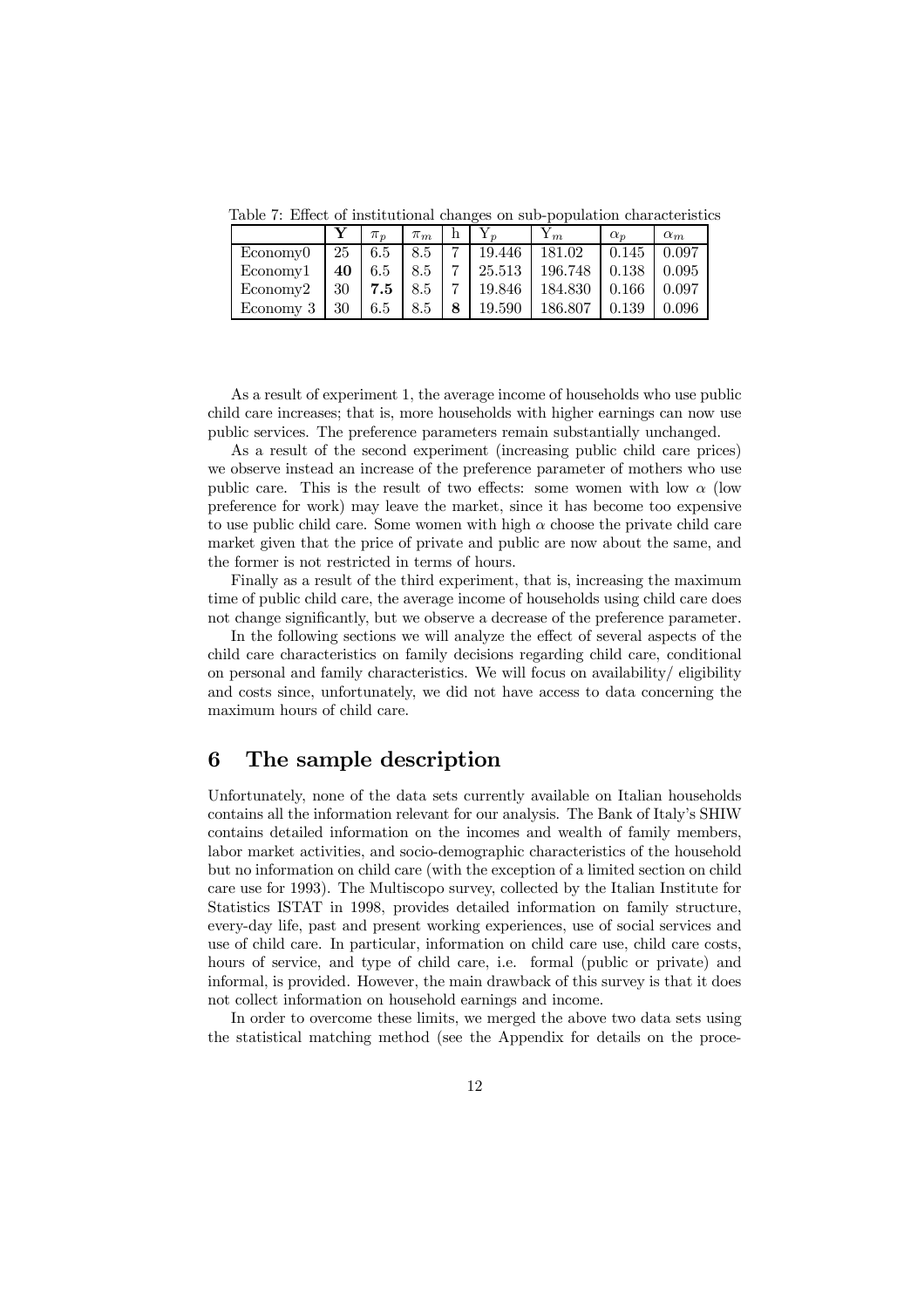dure).<sup>1</sup> Data fusion provides a means of combining information from different sources into a single data set.<sup>2</sup> The aim of statistical matching is to match an individual of the Multiscopo with a similar individual of the SHIW according to some particular criteria, in order to collect relevant information from both surveys. In particular, we impute income and earning variables of an individual from the SHIW to a similar individual from the Multiscopo.

The final data set is completed by adding regional information about availability of child care places, unemployment and part-time opportunities.

To analyze the influence of child care on mother's employment, we restrict our sample to married women aged 18 to 45 with spouse present, (so as to exclude those who might still be enrolled in school or retired) and with children in the age range 0-3, since, as mentioned in the previous sections, child care availability and affordability differ significantly for households with children under three. Furthermore, we exclude self-employed workers due to measurement errors in identifying their income and hours of work. This reduces the sample to 7% of the total households interviewed in the Multiscopo survey (from 20153 to 1259 couples).

Table 8 provides descriptive statistics of the sample of household with children aged 0-3.

The geographical distribution of the selected sample has 19.46 percent of the households living in the North-West, 17.08 percent living in the North-East, 16.76 percent in the Center, 33.84 percent in the South, and 12.87 percent on the Islands. In Italy, as in other Southern European countries, female participation in the labor market is low, and this phenomenon is more evident in families with children. More than half of women with children 0-3 (56.0 percent) do not work, while only 44.0 do. This figure suggests that, although Italy is one of the most industrialized countries, a breadwinner typology of the family still prevails, as opposed to an individual and equal role sharing typology (Sainsbury  $1996$ ).<sup>3</sup> This figure is consistent with recent findings by Bratti et al., (2003) who show that about 40 per cent of women in Italy are employed within three years after the birth of their first child.

Schooling does not vary much across parents, confirming assortative matching (Del Boca et al., 2003), but differs across working status. The level of education plays an important role in the participation of women in the labor market: 57.0 percent of working women hold a senior high school diploma, and 16.97 percent hold a college degree or higher, whereas the majority of non-working women have a primary and middle school education.

<sup>1</sup>Previous papers in the economic literature dealing with the problem of matching data sets are by Angrist and Krueger (1992), and Arellano and Meghir (1992). They discuss issues concerning identification and estimation of structural parameters from complementary data sources.

<sup>&</sup>lt;sup>2</sup>Other techniques consist in imputing the missing variables in the main data set by computing a regression model in the secondary data set and then using the coefficients to predict estimates of these variables. In this case, the imputed variables are not values observed on a "similar" individual who participates in the survey, but are simply estimates.

<sup>3</sup> The breadwinner dimension is characterized by an ideology of a strict division of labour (husband  $=$  earner, wife=care), with employment that gives priority to men.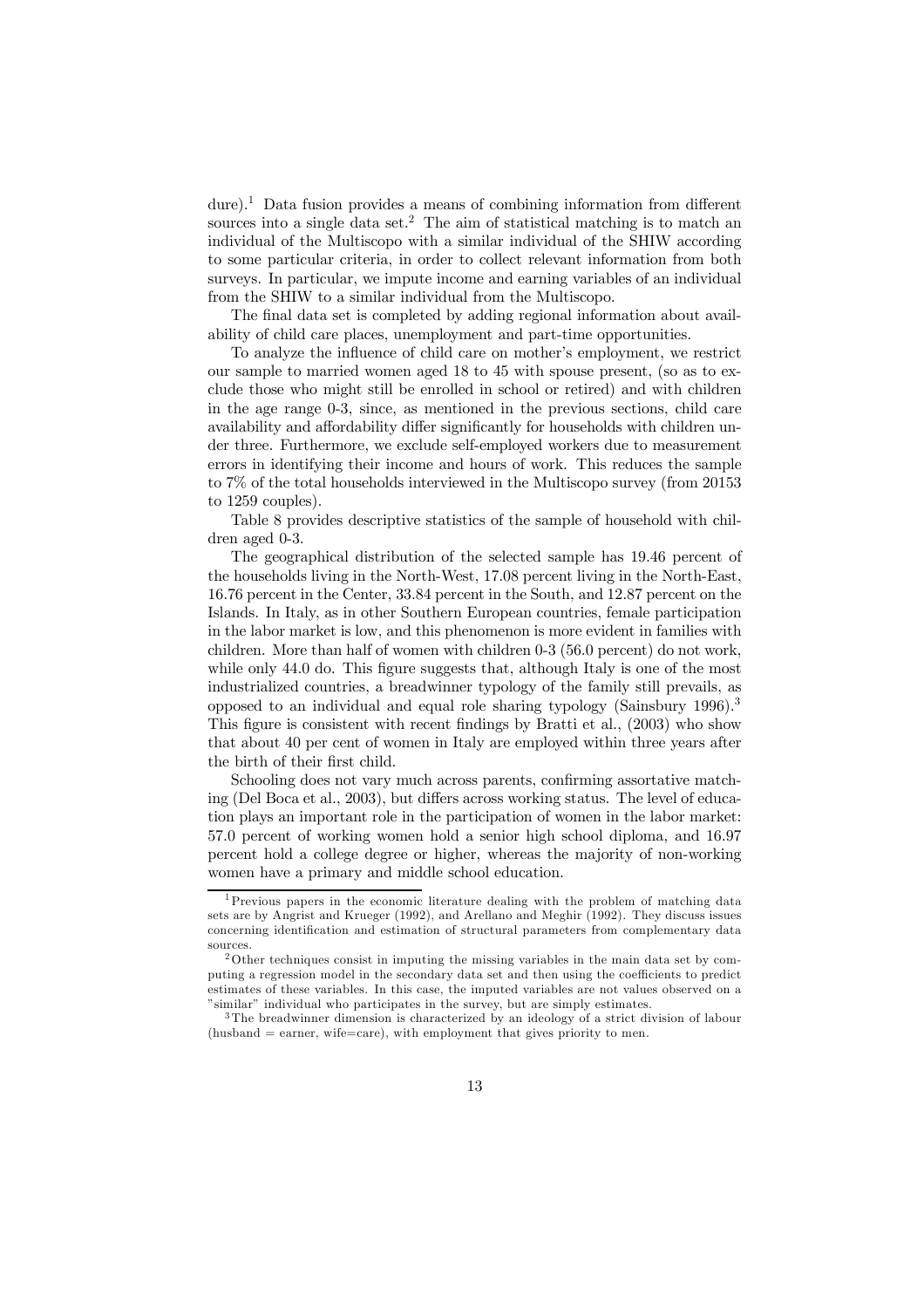As far as child care utilization is concerned, the Multiscopo survey collects information on the type of child care used by children, both formal and informal. Formal child care is intended as using any type of formal providers of care, i.e. public and private, while child care provided by family members or friends on a voluntary basis and/or by baby sitters is classified as informal. Parents choose the forms of child care that are most appropriate for their children, ranging from solely parental care or informal care at home to a non negligible amount of out-of-home child care provided by external sources.

|                                          | for children 0-3  |
|------------------------------------------|-------------------|
| Characteristics of child care            |                   |
| use of public child care*                | 7.7(0.25)         |
| use of private child care*               | 3.1(0.16)         |
| public regional child care availability  | 7.0(3.8)          |
| private regional child care availability | 5.8(6.3)          |
| public hourly child care costs**         | 6.3(2.9)          |
| private hourly child care costs**        | 8.9(6.3)          |
| <i>Parents' characteristics</i>          |                   |
| wife works                               | 0.44(0.49)        |
| age of wife                              | 32.1(34.6)        |
| wife's schooling                         | 10.9(3.5)         |
| husband's schooling                      | 10.7(6.7)         |
| household non labor income***            | 9.30(3.03)        |
| Children's characteristics               |                   |
| number of children                       |                   |
|                                          | 1.7(0.8)          |
| age of youngest child                    | 1.5(1.1)          |
| presence of children 4-5 years old       | 0.14(0.35)        |
| Family support                           |                   |
| grand mother near and healthy            | 0.67(0.46)        |
| husband's hours of housework (per week)  | 9.5(10.5)         |
| local financial support                  | 0.02(0.14)        |
| Labor market                             |                   |
| regional unemployment                    | 12.4(8.27)        |
| regional part-time                       | 6.8 $(1.25)$      |
| number of observations                   | $\overline{1}259$ |

Table 8: Descriptive statistics (means and standard deviations in brackets)

\*In percentage points

 $\rm{**}_{In~Euro}$ 

\*\*\* In Euro divided by 1000. The non labor income aggregates income from real and financial wealth, pensions and transfers.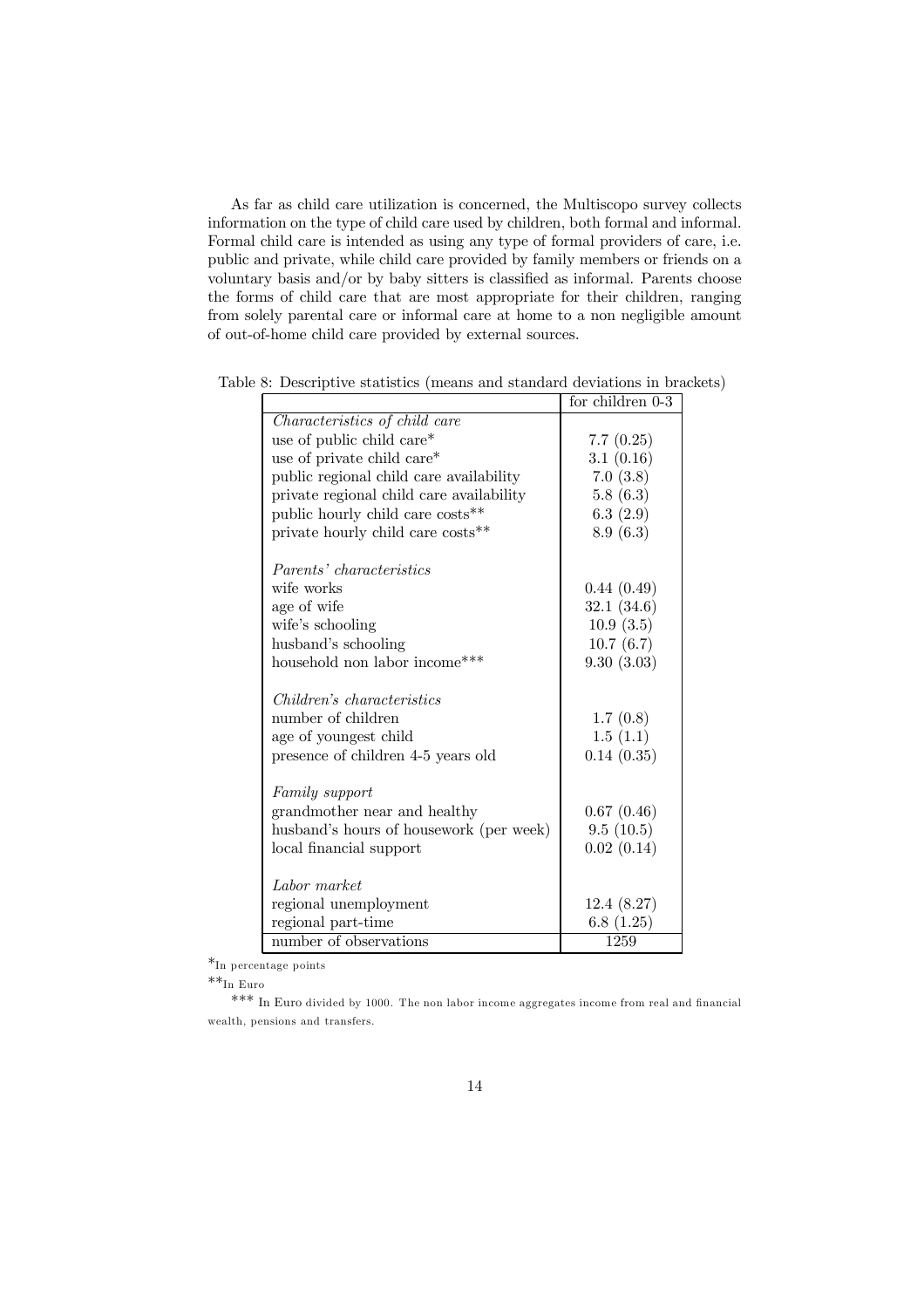Child care choices vary by the level of the mother's education (Table 9). Highly educated women (with a high school diploma or college degree) use more formal child care for their young children than lower educated women, while they both rely on informal child care to an equal extent.

|                    | Low education | High education |      |
|--------------------|---------------|----------------|------|
| Public             | 3.6           | 10.8           |      |
| Private            | $1.3\,$       | 4.4            | 3.1  |
| Informal           | 69.2          | 70.5           | 69.9 |
| Only parental care | 25.9          | 14.3           | 10 Z |

Table 9: Child care use for children  $\langle 3 \rangle$  by mothers' education

Child care choice also varies significantly by the age of the child and by the mother's working status. Comparing the use of child care of working and non working mothers whose youngest child is under three years of age, it emerges that a smaller percentage of non working mothers uses public care (this could be due partly to the fact that working mothers are given priority in the selection process) (see Table10).

Table 10: Child care use of working and non working mothers (children <3)

|                    |          | Working Mothers   Non Working Mothers | All  |
|--------------------|----------|---------------------------------------|------|
| Public             | $13.0\,$ |                                       | 77   |
| Private            | 5.8      | 0.9                                   | 3.1  |
| Informal           | 72.9     | 67.7                                  | 69.9 |
| Only parental care | $8.3\,$  | 27.7                                  | 19 2 |

Only 7.7 percent of households use public services and 3.1 percent use private, while the majority use informal child care. Only 13.0 per cent and 5.8 per cent of households where the wife works use public or private care, whereas the proportion is much lower in households where the wife does not work (only 3.7 and 0.9 respectively). The fact that the use of public and private child care is low might be due either to the rationing in access to public child care or to the limited supply of both public and private child care slots mentioned in section  $2<sup>4</sup>$  The situation is completely different if we consider pre-school children aged 3-5. Table 11 shows the proportion of type of use for children in this age group.

<sup>4</sup>Even if the situation regarding the provision of formal child care has improved in the last decade, there is still a shortage of supply of formal child care services.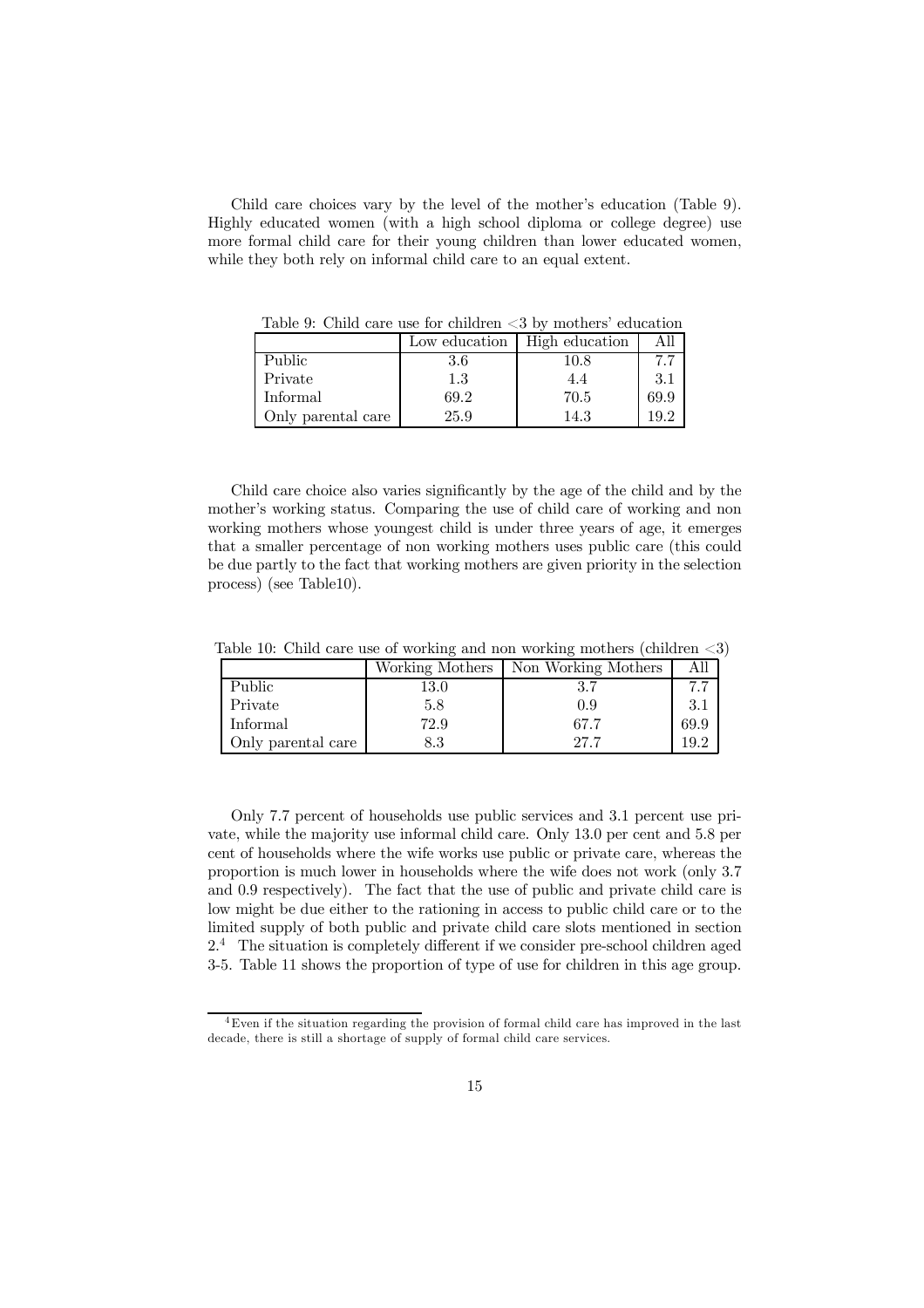Table 11: Child care use of working and non working mothers (3-5)

|                    | Working Mothers | Non Working Mothers | All  |
|--------------------|-----------------|---------------------|------|
| <b>Public</b>      | 63.4            | 61.5                | 62.3 |
| Private            | 25.2            | 16.2                | 20.2 |
| Informal           | 10.7            | 16.6                | 13.9 |
| Only parental care | 0.6             | 5.8                 | 3.6  |

For children older than three, formal child care is used not only by working mothers, but also by a high proportion of non-working mothers: since a large proportion of Italian children have no siblings, child care centers are seen as an opportunity for education as well as socialization.

Concerning child care costs, the incidence of child care spending by household income decile is higher in the low income decile.<sup>5</sup> In addition, child care costs are higher in the North than in the South, and in the private sector than in the public sector. Table12 shows the average expenditures for child care (for the sample who pays) by region and type of child care for children  $\langle 3.5 \rangle$ 

|            | Public school | Private school |
|------------|---------------|----------------|
| North-West | 195.3         | 309.8          |
| North-East | 187.2         | 232.9          |
| Centre     | 160.3         | 193.7          |
| South      | 52.7          | 108.2          |
| Isles      | 53            | 86.1           |
|            |               |                |

Table 12: Child care expenditures (per month)

In the analysis that follows we first jointly estimate the probability that a mother works and uses formal child care; then, we analyze the choice between alternative modes of child care. The following groups of variables are used as controls in the estimates:

- Characteristics of child care: availability of places<sup>6</sup> and costs.
- Socioeconomic characteristics of husbands and wives (age, schooling and total household non labor income).
- Children's characteristics (number of children, age of youngest child, and presence of children aged 4 to 5 years),

 ${}^{5}$ Figures are available on request from the authors.

 $6$ Availability is calculated as the ratio of the number of child care places available for children 3 or less to the number of children 3 or less by area of residence.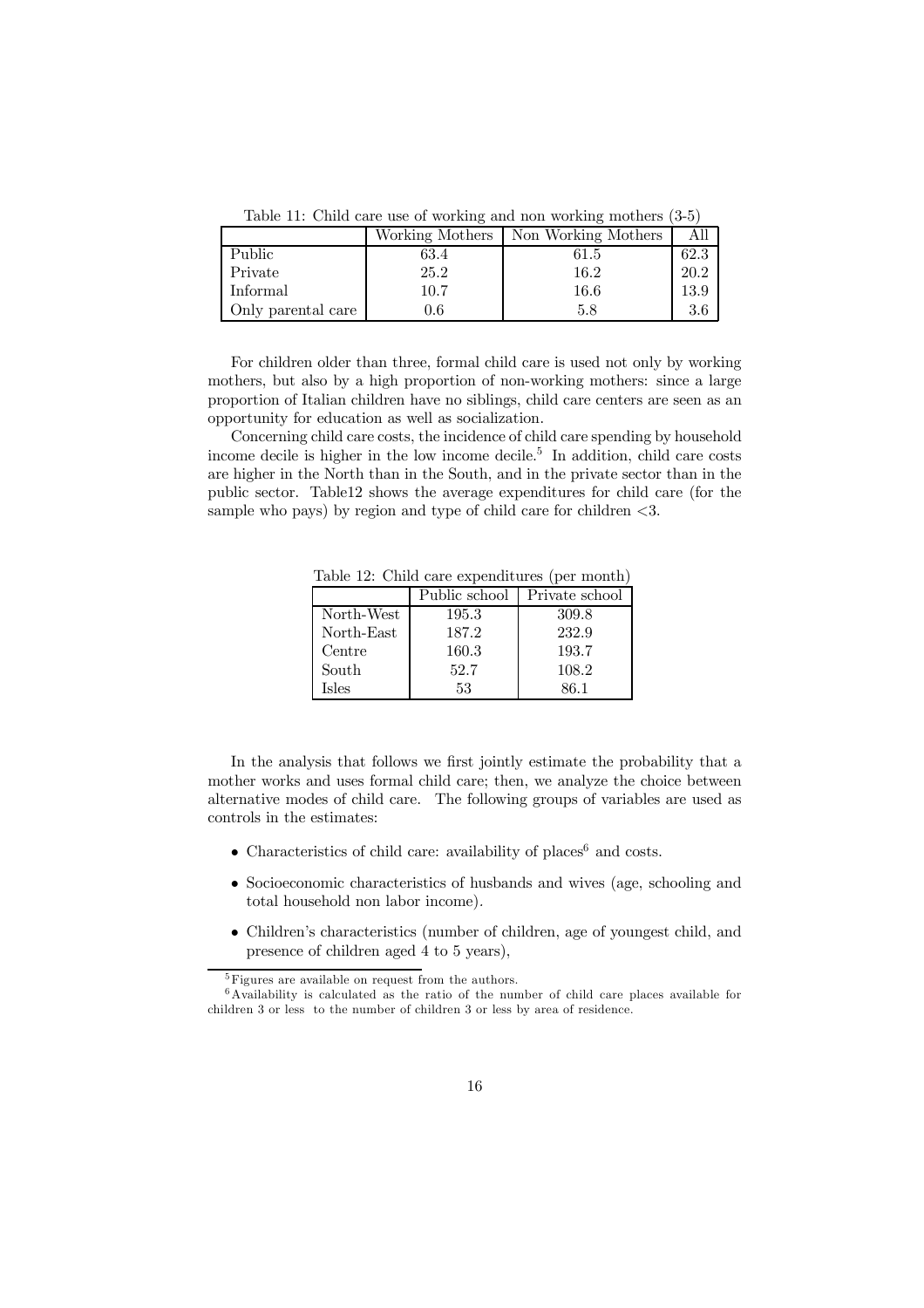- Family support variables (presence of a grandmother living near the family and healthy, help from the husband with the housework, local public financial support).
- Environmental variables of the labor market (regional unemployment rate and part-time<sup>7</sup>).

#### 7 Estimation Methods

In the first part of the analysis, we use a bivariate probit model to jointly estimate the probability of woman being employed and of purchasing formal child care (both private and public). Since participation and child care choices are simultaneously determined, they have to be estimated jointly. The dependent variables in the bivariate model are whether the wife is working at the time of the interview and whether or not she is using formal child care. This estimation should shed some light on the household decision process concerning both type of choices and also on the relevance of local labor market and child care characteristics.

We assume that the two decision processes can be described as two latent index models:

$$
Y_{1i}^{*} = X_{1i}\beta_{1} + u_{1i}
$$
  
\n
$$
Y_{1i} = 1 \text{ if } Y_{1i}^{*} > 0, 0 \text{ otherwise}
$$

where  $Y_{1i}^*$  is the probability of the mother's decision to work and

$$
Y_{2i}^{*} = X_{2i}\beta_2 + u_{2i}
$$
  
\n
$$
Y_{2i} = 1 \text{ if } Y_{2i}^{*} > 0, 0 \text{ otherwise}
$$

where  $Y_{2i}^*$  is the probability of that the household will choose to use formal child care. Typically, it is assumed that:

$$
\{u_{1i}, u_{2i}\} \sim \phi_2(0, 0, 1, 1, \rho)
$$

where  $\phi_2$  is the bivariate normal density distribution and  $\rho$  is a correlation parameter denoting the extent to which the two errors covary. If  $\rho \neq 0$ , it denotes that the two decisions are simultaneously taken.

We are interested in estimating the following probabilities:

$$
\Pr(Y_{1i} = 1, Y_{2i} = 1) = \int_{-\infty}^{u_{1i}} \int_{-\infty}^{u_{2i}} \phi_2(X_{1i}\beta_1, X_{2i}\beta_2, \rho) du_{1i} du_{2i} = \Phi_2(X_{1i}\beta_1, X_{2i}\beta_2, \rho)
$$

<sup>7</sup> The variable "regional part-time" is an indicator of the probability of locating a part-time job, computed as the ratio of the number of part-time jobs to total employment in the region.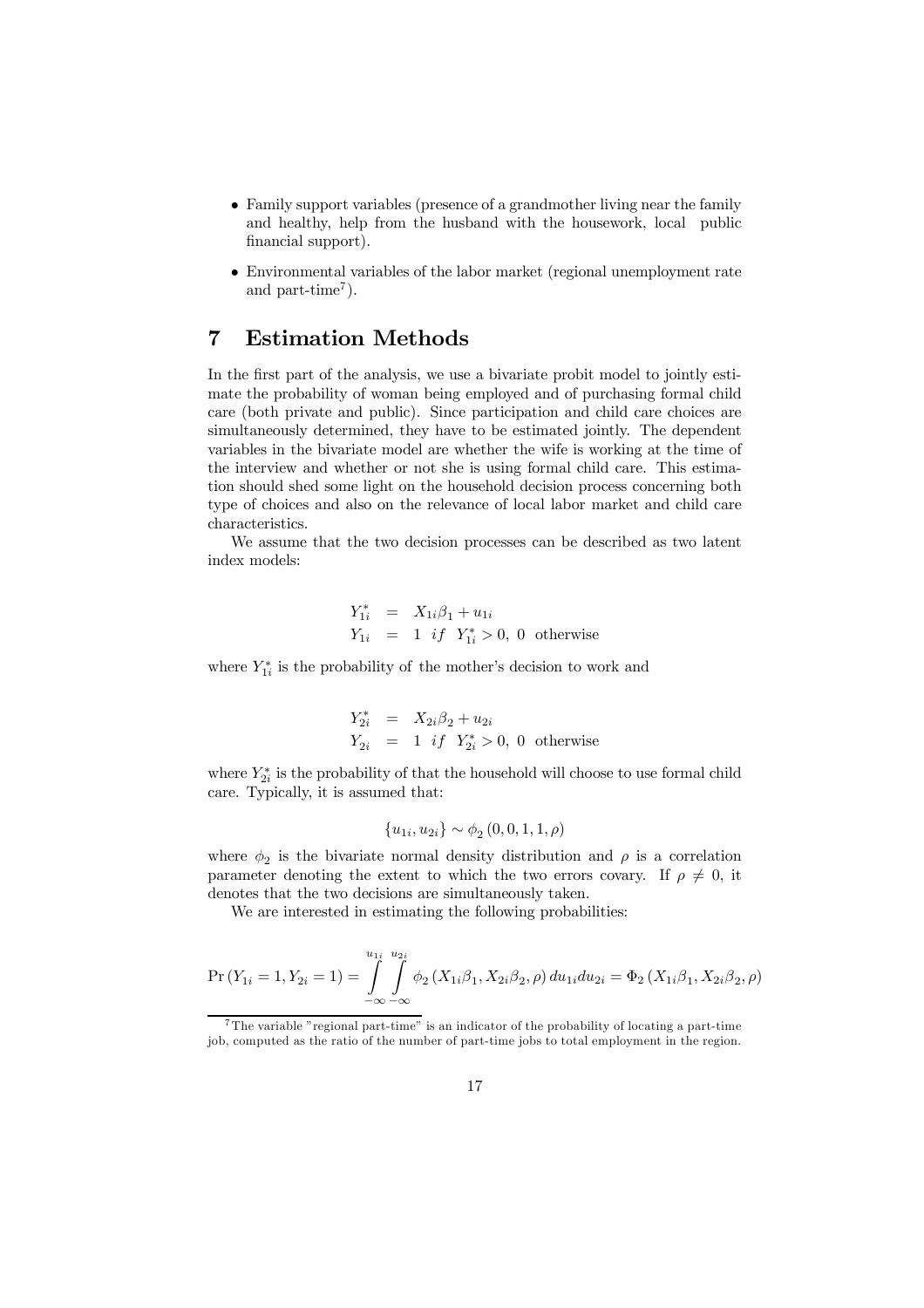Then, the likelihood function for the bivariate probit is just the sum across the four possible transition probabilities (the four combinations of  $Y_1$  and  $Y_2$ ).

In the second part of the analysis, consistent with the model outlined in section 4, we focus on working mothers for whom the use of external child care is often a necessity rather than a choice. In particular we estimate the probability of choosing among three different modes of child care by using a multinomial logit model.

The reference alternative consists of mothers using informal child care or using only parental care. The remaining two alternatives are using public child care and using private child care.

In the multinomial logit, the  $i$ -th mother's utility if she chooses child care choice state  $j$  is given by:

$$
V_{ij} = \sum_{j} \beta_{Cj} C_{ij} + \beta_{Xi} X_i + \epsilon_{ij}
$$

where  $j=1,2,3$  (respectively public child care, private child care and informal or parental care),  $C_{ij}$  are characteristics of the mode of child care at the regional level (regional child care prices and availability), and  $X_i$  is the vector of observed individual/household characteristics. To be consistent with the previous notation, let  $Y_{2i}$  be the indicator function that denotes which option has been chosen by the mother  $i$ :

$$
Y_{2i} = j \text{ if } i \text{ chooses } j
$$

Mothers are assumed to maximize utility and therefore:

 $Y_{2i} = j$  if  $V_{ij} > V_{is}$  for all  $s \neq j$  in the choice set

then the probability that state  $j$  is chosen by mother  $i$  is given by:

$$
P_{ij} = \Pr(Y_{2i} = j) = \Pr \text{ob}(V_{ij} > V_{is}, \forall s \neq j) =
$$
\n
$$
= \frac{\exp\left(\sum_{j} \beta_{Cj} C_{ij} + \beta_{Xi} X_{i}\right)}{\sum_{j} \left[\exp\left(\sum_{j} \beta_{Cj} C_{ij} + \beta_{Xi} X_{i}\right)\right]}
$$

where it is assumed that  $\epsilon_{ij}$  are independent and identically distributed according to the extreme value cumulative distribution  $\exp(-e^{-\epsilon_{ij}})$ . In general, the parameters of the omitted category are set to zero, and therefore each coefficient indicates the change in the probability of that outcome, relative to that of the omitted category, associated with a change in the independent variable. The multinomial logit is then estimated by using maximum likelihood methods. The Extreme-Value distribution imposes the independence of irrelevant alternatives (IIA) assumption, according to which any pairs of choices are independent from all the other choices. The validity of this assumption is tested by Hausman's specification test.<sup>8</sup>

<sup>8</sup>Hausman's test suggests that the omission of an irrelevant choice set should not change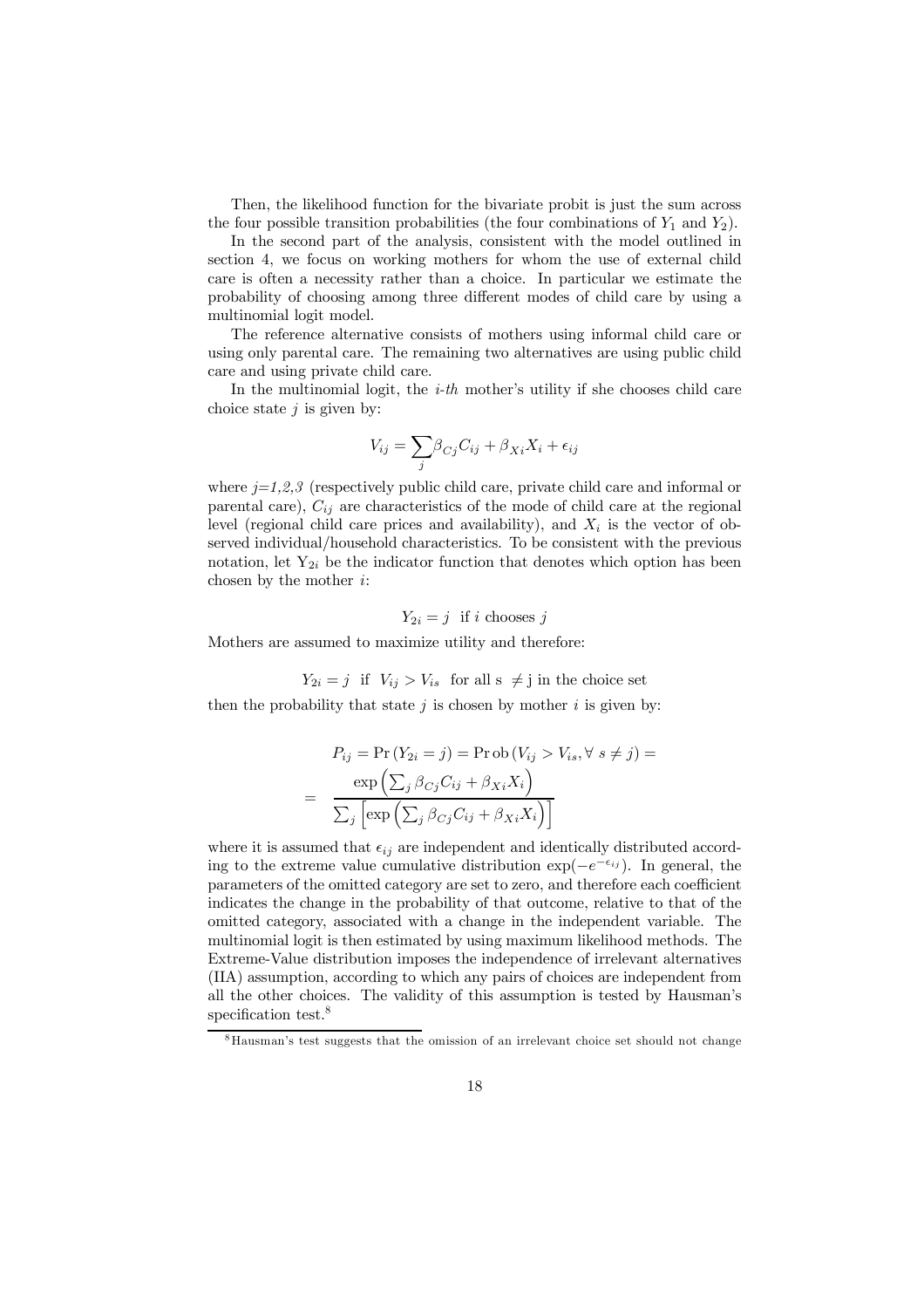#### 8 Empirical Results

We first present the results from the estimation of the joint probability of woman to be employed and to purchase formal child care, including both the availability and costs of child care. Regarding the child care cost variable, we have a problem of self-selection. In fact, we only observe the child care costs paid by each household who uses formal child care, but not the child care costs for all the mothers in the sample. Therefore, we would need estimates for those mothers not using any type of formal child care. One solution would be to estimate a child care price equation by using the Heckman two-step procedure to predict prices for the whole sample, $9$  but this would require an exclusion restriction assumption. In order to avoid making strong assumptions, we use regional public and private child care costs instead, which are a proxy for the price potentially faced by each household in the sample.

Table 13 shows the parameter values and the standard errors for the joint estimation of the two decisions for households with pre-school children aged 0-3.

Table 13 shows that the wife's participation decision is influenced by her personal characteristics; the higher the wife's educational attainment the more she is likely to work. Both the wife's and the husband's schooling have a positive impact on the utilization of formal child care: the higher the level of the parents' education, the more they value the effect of socialization and the services provided by the child care. Several studies have suggested the possibility of a more diversified relationship between parental work and child care choices depending on the role of the educational level of the parents (Hill and Stafford 1980, Leibowitz 1988). As expected, higher local support from the municipality significantly reduce the women's probability of working (Colombino and Del Boca 1990, Colombino and Di Tommaso 1998).

The number of both pre-school and school children has an expected discouraging effect on a woman's decision to work, whereas the age of the youngest child does not seem to be relevant. This lack of significance can be attributed to the fact that mothers in Italy can take maternity leave up to their child's  $1^{st}$ birthday. During the child's first year, mothers may be more reluctant to use formal care and may prefer to take care of their own children. When analyzing the effect of having a grandmother living nearby, we find a positive impact on the probability of the wife's working and a negative impact on the probability of using formal child care (but this last effect is not significant). These results indicate that grandmothers are probably considered substitutes for formal child care when this is unavailable or not preferred. These results confirm earlier results by Del Boca (2002) and Chiuri (1999)<sup>10</sup>. The help from another member of the family also appears to be important: having a husband contributing to

the parameter estimates since the odds of two alternatives do not depend on the other existing alternatives (Hausman and McFadden, 1984).

<sup>&</sup>lt;sup>9</sup> See Connelly (1992), Ribar (1992) and Michalopoulos and Robins (2000).

 $10$ The presence of a healthy grandfather near-by is never significant and for this reason is not included in the analysis. However, its exclusion affects neither the magnitude nor the significance of the other coefficients.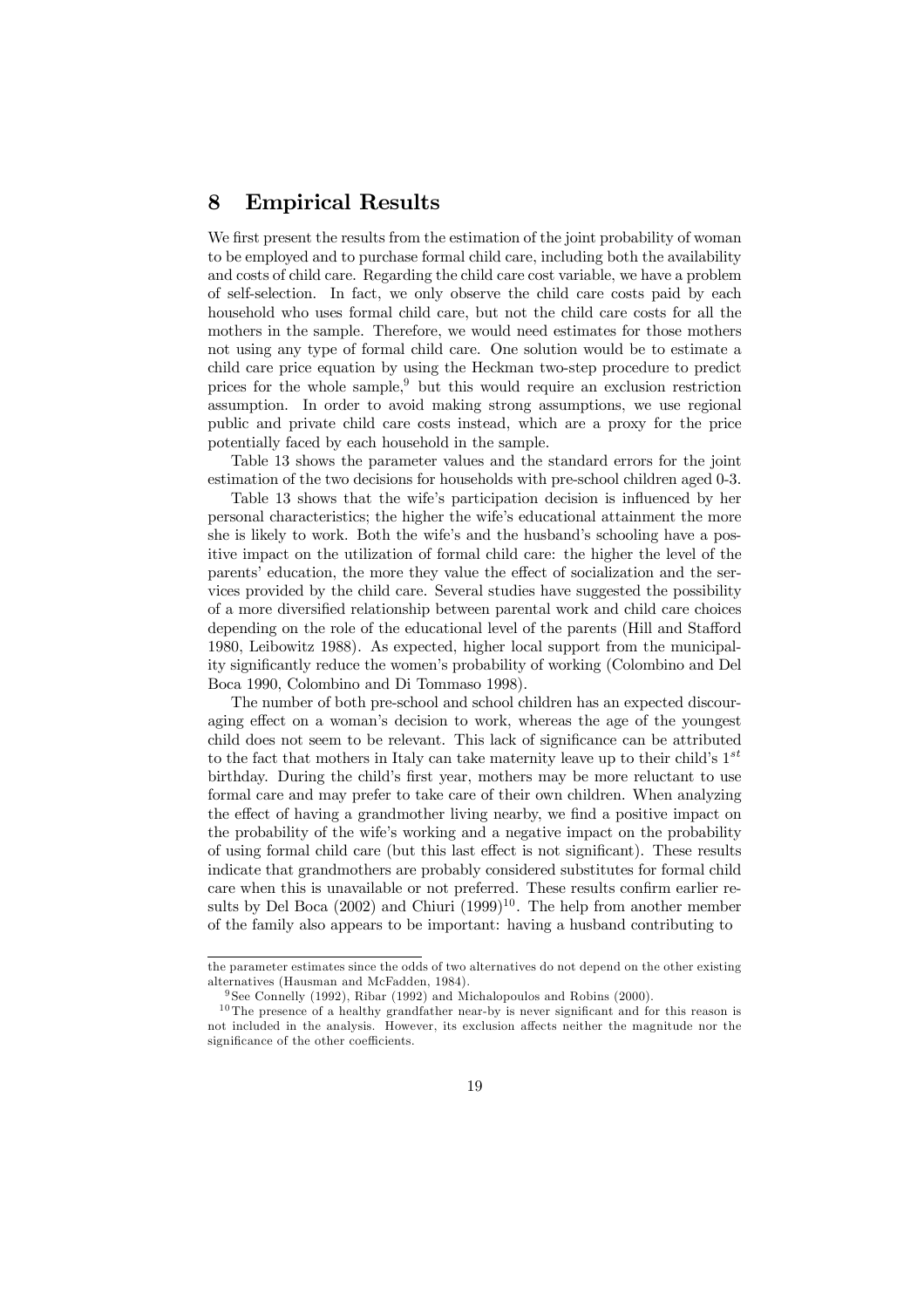|                                                                                                       | Work        | Child care                      |  |
|-------------------------------------------------------------------------------------------------------|-------------|---------------------------------|--|
| Characteristics of child care                                                                         |             |                                 |  |
| public regional child care availability                                                               | $-0.004$    | 0.030                           |  |
|                                                                                                       | (0.017)     | (0.023)                         |  |
| private regional child care availability                                                              | 0.009       | $-0.008$                        |  |
|                                                                                                       | (0.008)     | (0.011)                         |  |
| public hourly regional child care costs                                                               | $-0.012$    | $-0.028$                        |  |
|                                                                                                       | (0.015)     | (0.019)                         |  |
| private hourly regional child care costs                                                              | 0.004       | $-0.008$                        |  |
|                                                                                                       | (0.008)     |                                 |  |
| Socioeconomic characteristics                                                                         |             | (0.011)                         |  |
| Age of wife                                                                                           | $0.058**$   |                                 |  |
|                                                                                                       |             | $0.025\sim$                     |  |
|                                                                                                       | (0.010)     | (0.014)                         |  |
| Wife's schooling                                                                                      | $0.123**$   | $0.064**$                       |  |
|                                                                                                       | (0.015)     | (0.019)                         |  |
| Husband's schooling                                                                                   | $-0.015$    | $0.033\sim$                     |  |
|                                                                                                       | (0.013)     | (0.017)                         |  |
| Household non labor income                                                                            | $0.032*$    | 0.013                           |  |
|                                                                                                       | (0.014)     | (0.017)                         |  |
| Children's characteristics                                                                            |             |                                 |  |
| Number of children                                                                                    | $-0.181**$  | $-0.024$                        |  |
|                                                                                                       | (0.059)     | (0.079)                         |  |
| Youngest child 0-1                                                                                    | $-0.075$    | $-0.453**$                      |  |
|                                                                                                       | (0.080)     | (0.112)                         |  |
| Presence of children 4-5 years old                                                                    | $-0.093$    | $-0.015$                        |  |
|                                                                                                       | (0.122)     | (0.159)                         |  |
| Family support                                                                                        |             |                                 |  |
| Grandmother near and healthy                                                                          | $0.439**$   | $-0.124$                        |  |
|                                                                                                       | (0.087)     | (0.110)                         |  |
| Husband's hours of housework (per week)                                                               | $0.019**$   | $0.010*$                        |  |
|                                                                                                       | (0.004)     | (0.005)                         |  |
| Local public financial support                                                                        | $-0.946*$   | 0.337                           |  |
|                                                                                                       | (0.390)     | (0.367)                         |  |
| Labor market                                                                                          |             |                                 |  |
| Regional unemployment                                                                                 | $-0.034**$  | $-0.010$                        |  |
|                                                                                                       | (0.011)     | (0.016)                         |  |
| Regional part-time employment                                                                         | $0.135**$   | $0.089^{-}$                     |  |
|                                                                                                       | (0.039)     | (0.053)                         |  |
| Constant                                                                                              | $-4.119**$  | $-3.545**$                      |  |
|                                                                                                       | (0.491)     | (0.656)                         |  |
| rho                                                                                                   |             | $\overline{0.349^{**}}$ (0.066) |  |
| log likelihood                                                                                        | $-1021.457$ |                                 |  |
| number of observations                                                                                | 1259        |                                 |  |
| $(**$ significant at 0.01 level; * significant at 0.05 level; $\tilde{\ }$ significant at 0.10 level) |             |                                 |  |
|                                                                                                       |             |                                 |  |

Table 13: Bivariate Probit Mothers' Work and Child care use (Std.Err. in bracket)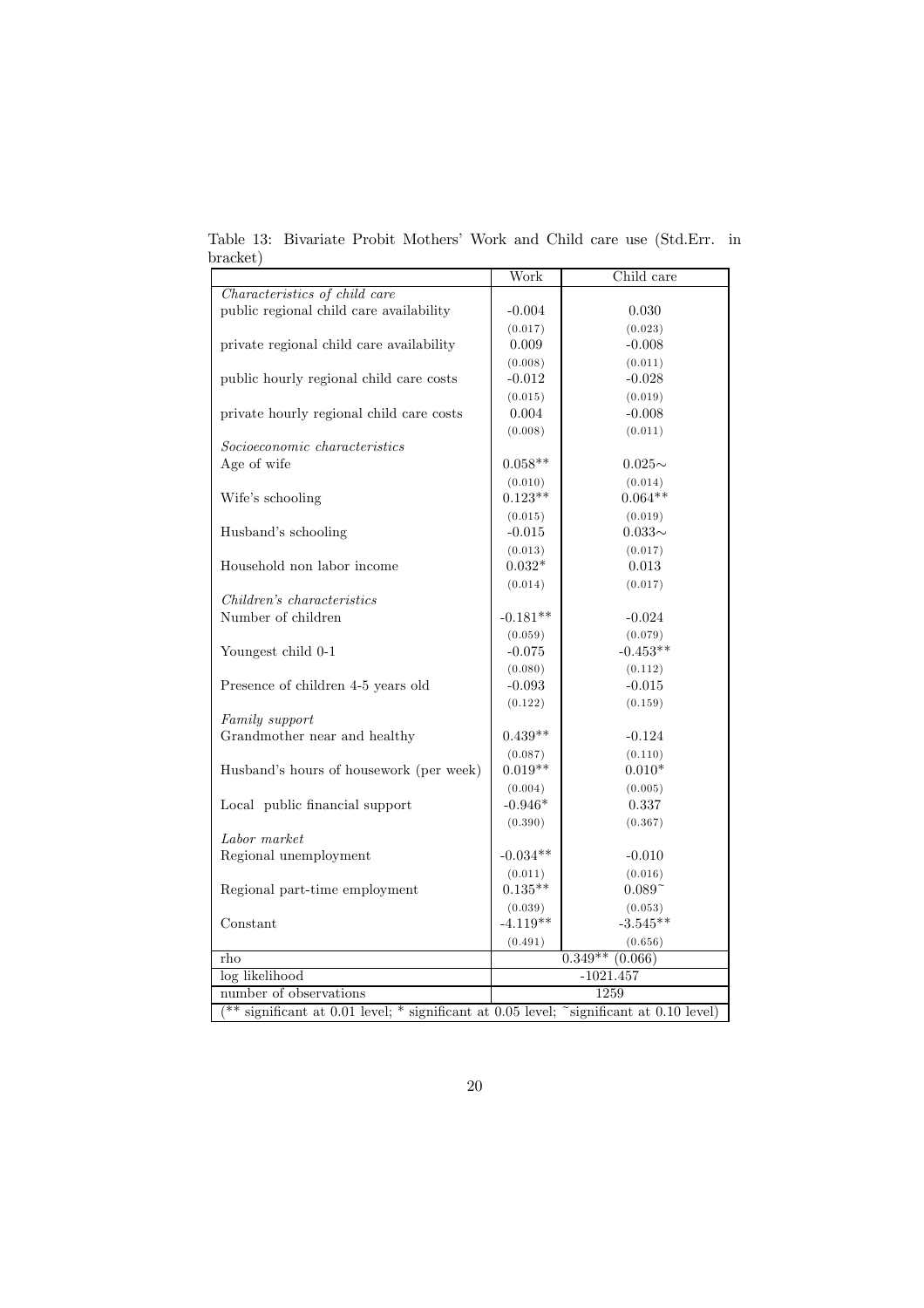the housework activities significantly increases the wife's probability of working (making it easier for her to reconcile work and family). The husband's assistance with the housework (including care of the children) also has a positive effect on the probability of using formal child care, indicating the importance of having a family support system that compensates for the rigidities in the hours supplied by formal child care (mainly public). According to recent findings by Ichino and Sanz de Galdeano (2003), fathers in Italy dedicate less time to child care when the mother does not work than in other countries, but when the wife works, their contribution increases. This is different from other countries such as Germany and Sweden, where the fathers' behavior does not change significantly whether the wife works or not. This is probably due to the fact that relatively few women work in Italy and the sample is highly selected.

As expected, the condition of the local labor market proxied by the regional unemployment rate negatively influences women's labor participation: in areas where the rate of unemployment is higher, women are less likely to work, although there is no significant effect on child care use. The other indicator of the labor market condition, i.e. the availability of part-time jobs, positively affects the wife's participation decision and the use of formal child care, suggesting that reduced workload could be of help in buffering the rigid constraints on the opening hours of public child care.

Finally, child care characteristics in most cases have the expected sign, but the effects are not statistically significant. Higher costs of public or private service discourage the use of formal child care. Higher availability of public child care increases the use of formal care while the opposite holds true for private child care. This last effect could be due to the high costs of the private service which limit its use despite availability.

The coefficient of correlation between the errors of the two equations is positive and strongly significant, thus indicating the simultaneity in the choices of female participation and use of market child care; demographic and household characteristics, rather than child care characteristics, mainly affect child care decisions.

Consistent with the model outlined in section 4, we now focus on the child care choices of working mothers, with informal child care as the reference category. In particular, the key objective of this analysis is the choice by working mothers about the type of child care to use, conditional on personal, family and child care market characteristics. As discussed above, many working mothers rely on informal child care. For this reason we consider three different modes of child care used prevalently by working mothers as the primary mode of child care: 1) public child care, 2) private child care, 3) informal plus parental child care.

The results are presented in Table 14. The variables considered here are: demographic and socioeconomic characteristics of husbands and wives; household composition variables, variables indicating the availability of family support, and finally, variables describing the characteristics of public and private child care.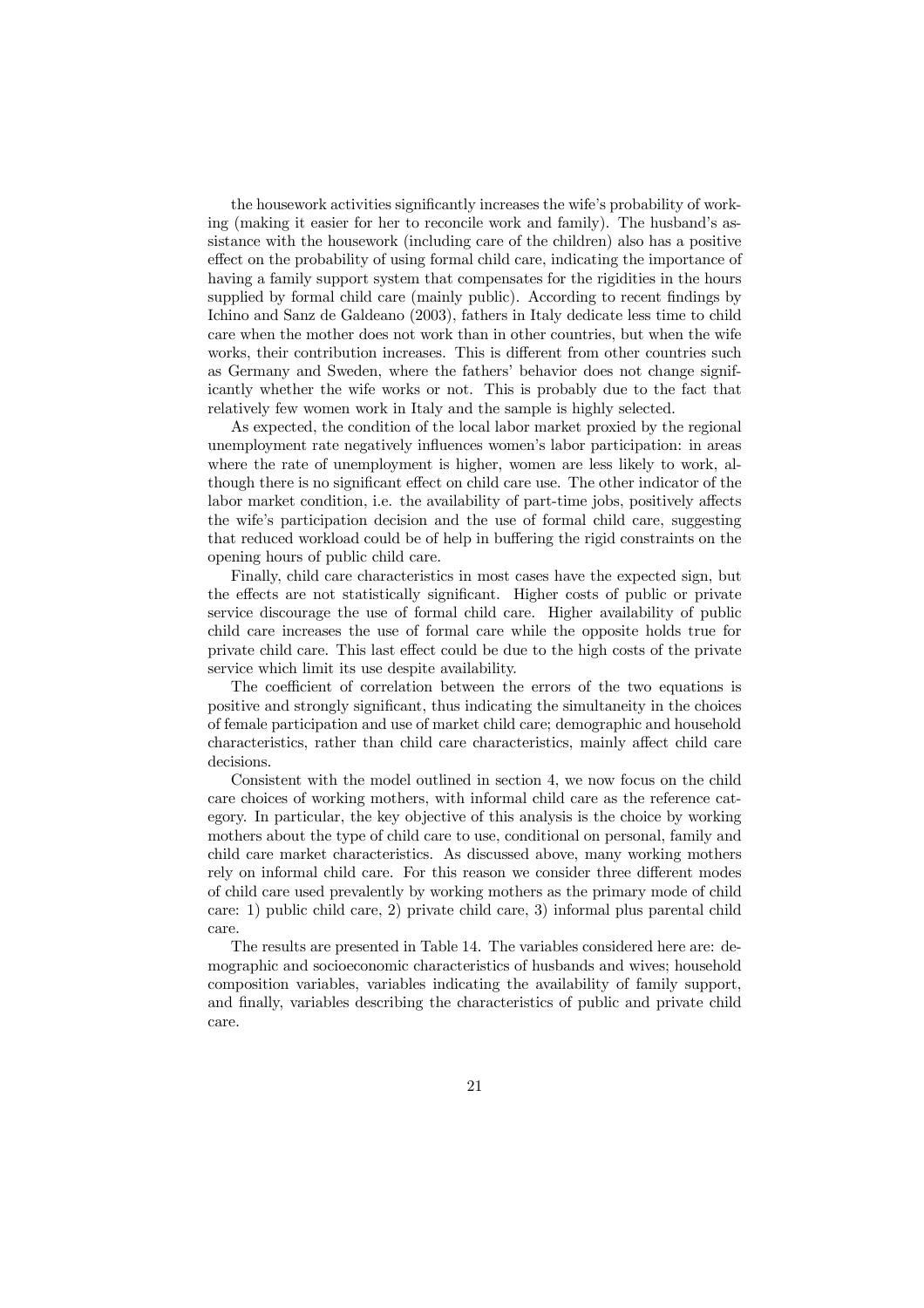|                                                                                                           | Children 0-3         |            |  |
|-----------------------------------------------------------------------------------------------------------|----------------------|------------|--|
|                                                                                                           | Public               | Private    |  |
| Characteristics of child care                                                                             |                      |            |  |
| Public regional child care availability                                                                   | $0.140**$            | 0.089      |  |
|                                                                                                           | (0.055)              | (0.083)    |  |
| Private regional child care availability                                                                  | $-0.021$             | 0.007      |  |
|                                                                                                           | (0.027)              | (0.045)    |  |
| Public hourly regional child care costs                                                                   | $-0.014$             | $-0.339**$ |  |
|                                                                                                           | (0.080)              | (0.111)    |  |
| Private hourly regional child care costs                                                                  | $-0.014$             | 0.020      |  |
|                                                                                                           | (0.026)              | (0.048)    |  |
| Socioeconomic characteristics                                                                             |                      |            |  |
| Age of wife                                                                                               | 0.008                | 0.030      |  |
|                                                                                                           | (0.038)              | (0.059)    |  |
| Wife's schooling                                                                                          | $0.107\sim$          | 0.122      |  |
|                                                                                                           | (0.056)              | (0.086)    |  |
| Husband's schooling                                                                                       | 0.024                | 0.098      |  |
|                                                                                                           | (0.048)              | (0.072)    |  |
| Household non labor income                                                                                | $-0.057$             | 0.085      |  |
|                                                                                                           | (0.052)              | (0.061)    |  |
| Children's characteristics                                                                                |                      |            |  |
| Number of children                                                                                        | 0.187                | $-0.001$   |  |
|                                                                                                           | (0.230)              | (0.342)    |  |
| Youngest child 0-1                                                                                        | $-0.792**$           | $-0.524$   |  |
|                                                                                                           | (0.309)              | (0.461)    |  |
| Presence of children 4-5 years old                                                                        | $0.705$ <sup>~</sup> | $-1.261$   |  |
|                                                                                                           | (0.391)              | (0.864)    |  |
| Family support                                                                                            |                      |            |  |
| Grandmother near and healthy                                                                              | 0.299                | $-1.321**$ |  |
|                                                                                                           | (0.329)              | (0.444)    |  |
| Husband's hours of housework (per week)                                                                   | 0.006                | $-0.004$   |  |
|                                                                                                           | (0.012)              | (0.019)    |  |
|                                                                                                           |                      |            |  |
| constant                                                                                                  | $-4.585**$           | $-5.132*$  |  |
|                                                                                                           | (1.479)              | (2.104)    |  |
| log likelihood                                                                                            | $-263.333$           |            |  |
| number of observations                                                                                    | 553                  |            |  |
| $(*\ast$ significant at 0.01 level; $*\ast$ significant at 0.05 level; $*\ast$ significant at 0.10 level) |                      |            |  |

Table 14: Multinomial Logit - Child care Choices in Households where wives work (Reference category: informal)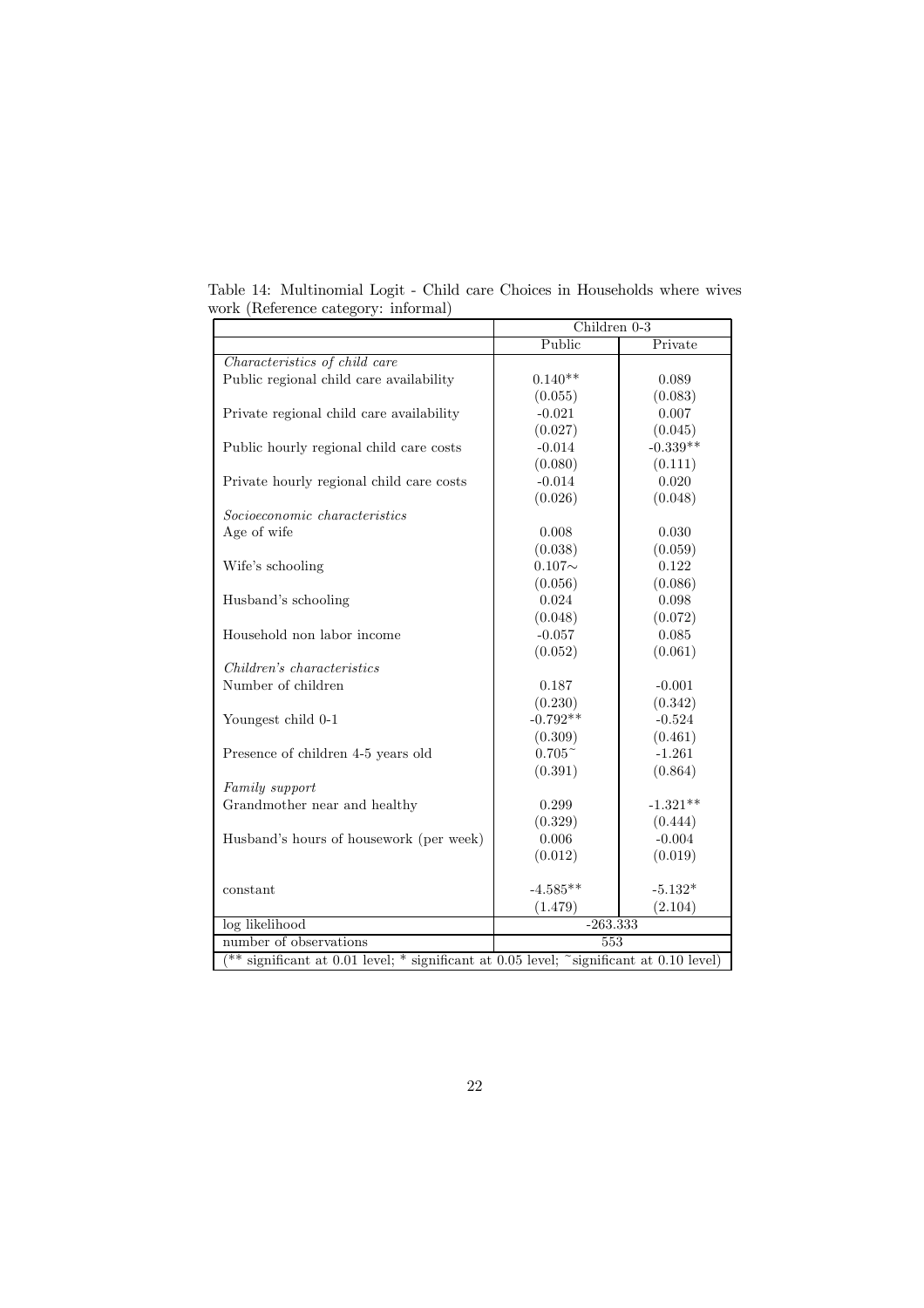While the mother's age does not seem to affect the choice of child care, her education positively affects the choice of public care for children 0-3. This is consistent with the fact that more highly-educated mothers place greater value on the services provided by regulated child care settings (the opportunity for socialization with other children, relationship with teachers, etc.). We find that the age of the youngest child (0-1) significantly reduces the probability of using public child care, reflecting both the aversion to this type of care when the child is young as well as the opportunity to take parental leave during the first year. This result is consistent with the view of mothers as the best caregivers, especially for very young children. Two effects are likely identified: when the child is very young, parents may face more rationing and, at the same time, face higher costs for taking infants to child care, inducing parents to look after their own children. Child care centers, both public and private, are considered more appropriate for older children because the social setting enhances older pre-schoolers' socialization, but not enough attention is given to very young children. Instead, having additional children of pre-school age makes it easier to gain access to public child care (given the eligibility criteria of the priority list). In fact, the presence of children of pre-school age (4-5) has a positive impact on the probability of using public child care.

The variables related to family support (by the grandmother and husband) have opposite signs on the probability of using public or private care (positive in the first case and negative in the second) although it is significant only in private care.

As far as child care characteristic variables, we find that demand for public school is positively influenced by the access rate. Where the supply of public child care is more widespread, the demand for the public service increases significantly. Instead, even if the access rate to private child care is facilitated, there is no influence on its use, probably due to higher costs. Public child care costs instead greatly reduce the probability of using formal care, but the coefficient is significant only for private care. This seems to indicate that private child care in Italy is not a substitute/alternative to the public service, given that it is regulated by similar rules; in any case, some substitutability between informal and private care does seem to exist (Saraceno, 2003).

Overall, our results show that public and private child care are not substitutes, but share similar characteristics. Rationing of public service proves to be a significant factor affecting public child care choices, while public costs only affect choices concerning the private service. Neither availability nor costs of the private service significantly affect the child care choices of working mothers. The Hausman test of the IIA assumption was performed and showed no evidence for violation of the IIA assumption.

Finally, Table 15 presents child care availability and price simulations based on the bivariate model presented in section 7 to assess the degree to which government intervention in the form of an increase in public availability or child care subsidies simultaneously impact labor supply and child care decisions.

The empirical estimates reported here prove useful in discussion of policy implications. The "base case" probabilities are those predicted by the model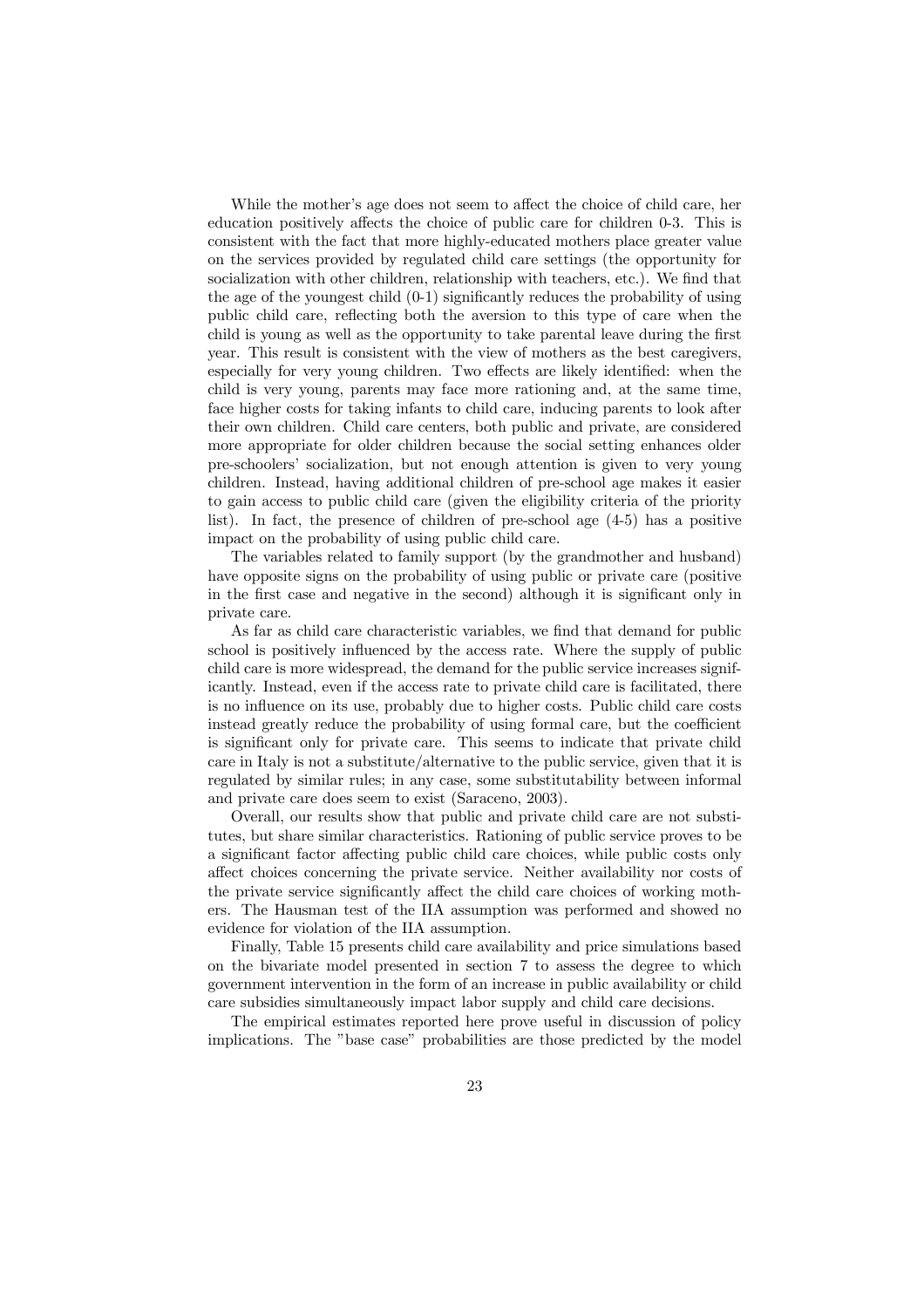|                                       | work/   | work    | not work/ | not work/ |
|---------------------------------------|---------|---------|-----------|-----------|
|                                       |         | not     |           | not       |
|                                       | use FCC | use FCC | use FCC   | use FCC   |
| Baseline (availability=7, costs=6.68) | 0.072   | 0.367   | 0.023     | 0.538     |
| public regional child care            |         |         |           |           |
| availability $(mean=64)$              | 0.267   | 0.106   | 0.261     | 0.365     |
| public regional child care            |         |         |           |           |
| availability (mean= $48$ )            | 0.233   | 0.158   | 0.177     | 0.431     |
| public hourly regional child care     |         |         |           |           |
| $costs$ (-20%)                        | 0.076   | 0.367   | 0.024     | 0.532     |
| public hourly regional child care     |         |         |           |           |
| $costs$ (-80%)                        | 0.092   | 0.366   | 0.029     | 0.512     |

Table 15: Simulation of Employment-Formal child care choice (FCC)

with no simulated changes. Table 15 shows that an increase in public child care availability from 7% to the average of Danish child care (64% ) or to the Swedish one (48%) would induce many women to shift from not using formal child care to using it independently of their working status. In fact, the probability of working and using formal child care would increase from 0.072 (the baseline) to 0.267 (the simulated case), while the probability of working and not using formal child care would decrease from 0.367 to 0.106. If the increase in public child care availability is limited to 48% (the figure for Sweden), the increase in the probability of working and using formal child care is still relevant (from 0.072 to 0.233).

On the contrary, when public child care is subsidized by reducing its costs by 20%, the changes in the probability of working and using formal child care are negligible. Even if public child care is almost entirely subsidized by reducing its costs by 80%, the changes in probabilities are very modest. The simulation results show that government interventions have different effects on employment and choices in child care. For instance, child care subsidies are found to have a negligible effect on employment and the use of formal child care, while an increase in availability has strong effects on the joint decisions. Thus, from a public policy perspective, the simulation results point to a clear need to increase the provision of available slots in public centers (and reduce the regulations also affecting private child care) in order to reduce the constraints affecting labor supply and child care choices of mothers of young children.

#### 9 Conclusion

In this paper we have analyzed Italian households' choices concerning child care for preschoolers and discuss several interpretations for the phenomenon of low use of public child care. We first presented a simulation exercise of an increase in availability of public child care and its costs. The increase in availability results in an increase in the use of public and the reduction of the use of private care. In contrast, an increase in public child care costs results in an increase in private use and a reduction in public use. These results are consistent with a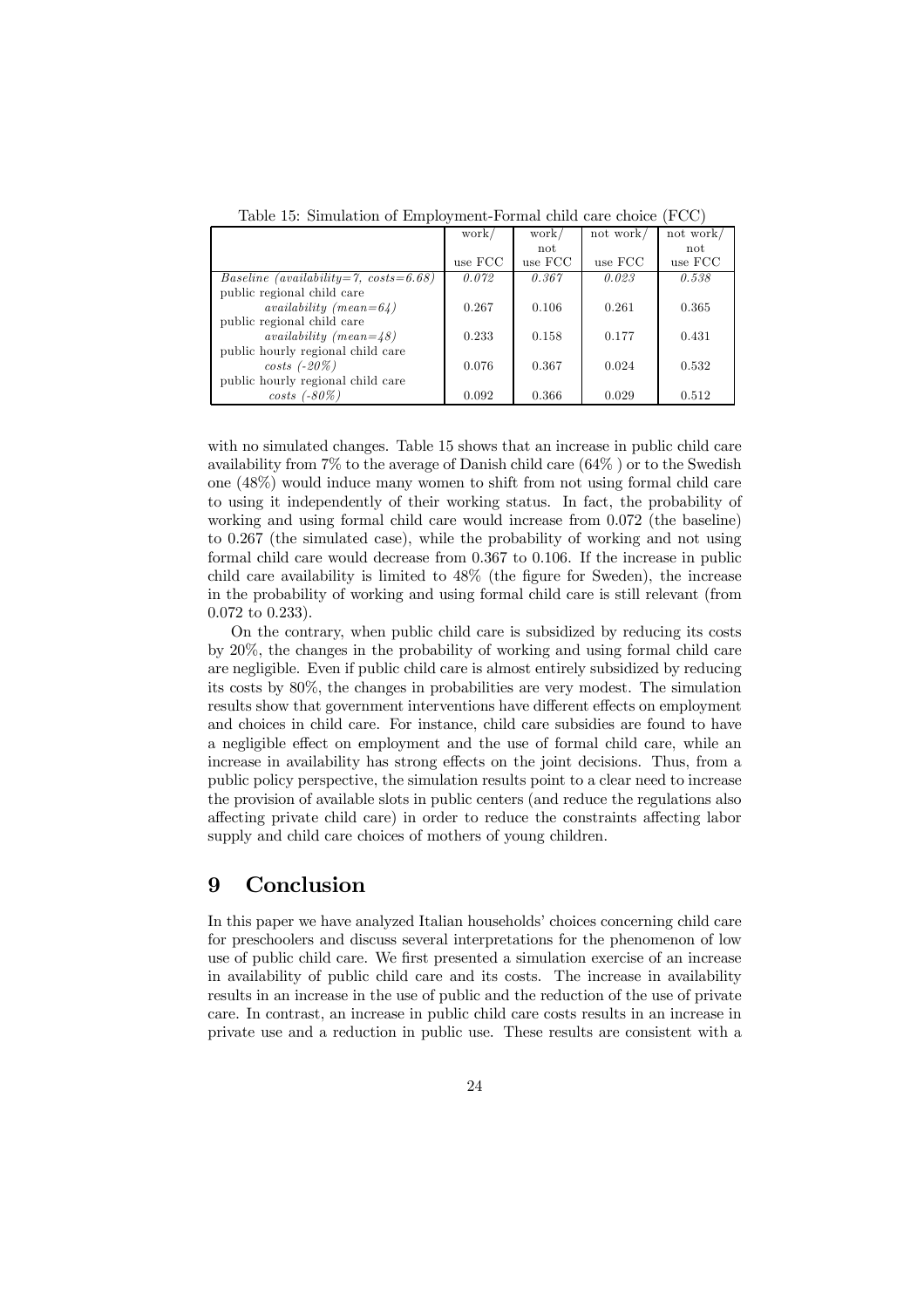well-functioning child care market where child care demand is elastic in response to prices.

Unfortunately, our econometric analysis is limited by the limited size of the sample available after several selection processes. This limitation has been taken into account when discussing the empirical results. Our exploratory analysis shows that the demand for public child care is positively influenced by access costs. When access to public child care is easier and the supply of public child care greater, the demand for public services increases significantly. Instead, even if the availability of private child care increases, its use is not significantly influenced, probably due to higher costs. This finding suggests that the substitutability between public and private services is limited: when public child care costs increase, mothers tend to rely more on informal care rather than switching to private care. This indicates that private child care in Italy is not a substitute/alternative to the public service but shares similar characteristics and regulations.

Furthermore these results suggest that child care cost is less relevant when the system is characterized by a predominance of public provisions (even if the supply covers only about 25% of the demand) and of a rather limited private market which is regulated in a similar fashion to public care, although at higher prices.

Our analysis of other factors describing family characteristics shows that less educated parents are less likely to use formal child care and tend to prefer informal or "direct "child care, especially when children are less one year old and it is possible to use parental leave for at least part of that time. Larger families with older children (4-5 years of age) tend to prefer public child care since it is more affordable and easier to access. Family support is also important in encouraging mothers' labor market participation (reducing housework and child care responsibility) and seems to affect the use of private child care.

These results are important for understanding of how the Italian child care market works. They are useful in evaluating the effectiveness of the market in supporting mothers' choices to participate in the labor market during their childbearing years, and help explains parents' child care decisions. They also offer important insights for effective policy development aimed at providing an adequate and affordable supply of child care in order to meet the demand of Italian households. This is particularly important in the current context, where a growing number of families have only one child and a growing number of mothers would like to continue working throughout their child-bearing years.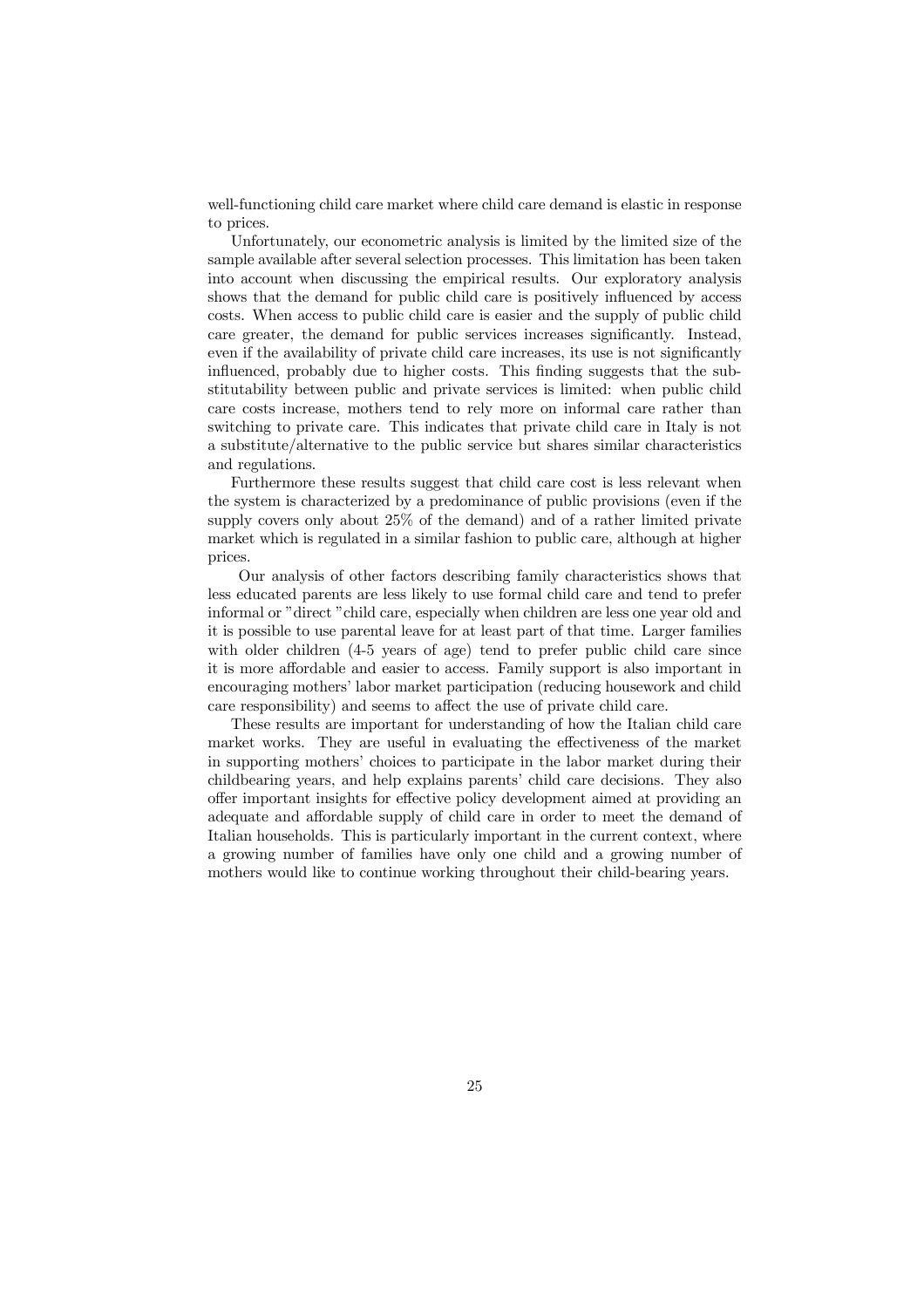#### 10 Appendix - Statistical matching

The purpose of this section is to explain how the statistical matching was performed. First, two constraints must be satisfied to make matching feasible: i) the two surveys must be random samples from the same population;<sup>11</sup> ii) there must be a common set of conditioning variables. In our case, the first condition is met by design, since both the Multiscopo 1998 and the SHIW 1998 data are representative of the Italian population. The second condition is satisfied after some recoding.

To satisfy the second constraint, we need to define a function which measures the "similarity" between the individuals of the two samples and which assigns to each individual of the Multiscopo set a similar individual from the SHIW, according to some particular criteria. Each pair of individuals created according to this procedure will give origin to an integrated record, with the relevant information from both surveys.<sup>12</sup>

In this case, we have selected married couples with both partners present. Next, we took into consideration only women who are housewives, unemployed, students or employed; in addition, they had to be married to men who are either unemployed, retired or employed.<sup>13</sup> This reduces the sample to  $3140$  couples belonging to the SHIW survey and to 8347 from the Multiscopo survey. In order to impute non labor household income, the total sample of 11487 households is used. When the labor earnings and hours of work from women of the SHIW survey to women of the Multiscopo survey have to be imputed, the statistical matching is realized only on women who work (1122 from ther SHIW and 3039 from the Multiscopo) to further reduce imprecision.

As a baseline analysis, we compare the averages for all of variables the two surveys have in common. We compute descriptive statistics for women and for men related to selected variables from the two surveys (members, number of children in different age groups, age, education, area of residence).<sup>14</sup> Within the Multiscopo set, young children and larger families are over-represented, as are young and less-educated women and men. Those having a permanent job are only slightly over-represented. A significant percent of working women have working partners. Finally, those living in the center of Italy are significantly under-represented compared with the SHIW survey. For occupational qualifications and sector of activity, most of the differences between the two surveys

 $11$  However, even if the samples have different compositions and it is not reasonable to assume that they are drawn from the same population, it is still possible to proceed in matching them by choosing one data set as the recipient (usually the most representative) and the other one as the donor. The final integrated data set will be representative of the recipient dataset's population.

 $12$  However, it is not possible to generate *one-to-one* matching because the two surveys are of different sizes; we only impute the relevant information taken from an individual of the SHIW survey to an almost identical individual belonging to the Multiscopo survey.

<sup>&</sup>lt;sup>13</sup> We exclude self-employed workers in order to have a more uniform sample for the matching procedure, and retired women because they are not relevant to the problem at hand (child care opportunities for very young children). In particular, the number of retired women with very young children is negligible and we argue their elimnation should not bias the results.

<sup>&</sup>lt;sup>14</sup>Descriptive statistics and comparisons are available on request from the authors.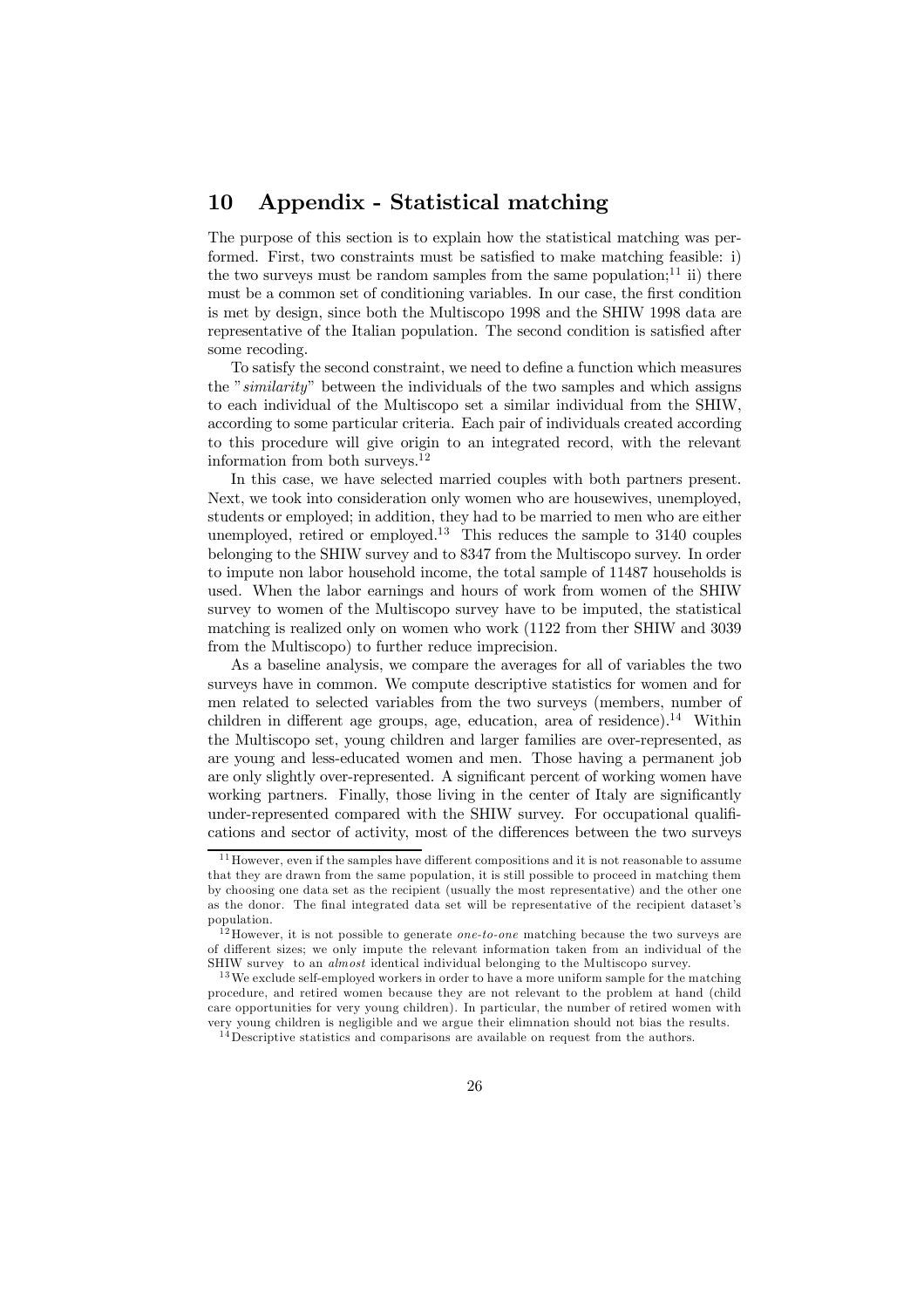are not significant.

The next step could be to match units from the two surveys, conditional on the common variables X. However, this procedure is problematic when the vector of common variables is large, as in this case. Rubin (1977) and Rosenbaum and Rubin (1983) suggest using as an alternative the conditional probability of belonging to a sample, e.g. the Multiscopo sample, for purposes of stratification. This is the so-called *propensity score*, computed as  $p(X_i) \equiv$ Pr ( $i \in Multiscoop \mid X_i=x$ ).<sup>15</sup> Therefore, matching can be performed on  $p(X_i)$ alone, thus reducing a potentially high dimensional matching problem to a one dimensional problem.

In order to compute the propensity score, we have run a probit regression of the binary indicator taking value 1 for observations in the Multiscopo sample (and 0 for the SHIW sample) over the set of above-mentioned common household characteristics plus some interaction terms.<sup>16</sup> Since the propensity score is a continuous variable, exact matches will rarely be achieved and a certain distance between individuals belonging to the two samples has to be allowed. Thus, we chose to use the radius method of matching; among the units within the radius, we randomly select one unit, and we repeat this procedure 20 times. The final value of each imputed variables is obtained by averaging the 20 values previously obtained.17 After the statistical matching is performed, each individual from the Multiscopo will be imputed the annual labor earnings, the annual hours of work and the household non labor income of a similar individual from the SHIW according to the value of the function of the propensity score.

Finally, we proceed with an internal evaluation of the statistical matching. We first compare the average values between the values of the imputed variables after the matching and the corresponding average values in the donor set, i.e. the SHIW sample. For working women, the total number of hours worked differs between the two samples by 2.8%, while the total annual earnings differ by 2.0% and are not significant at conventional levels of testing; the difference of household non labor income between the two groups is 5% and not significant at 10%.

Next, we evaluate the preservation of relations between variables. For each common variable, we compute the correlation with the imputed variables, for the fused data set (Multiscopo variables plus labor earnings, hours of work and

<sup>&</sup>lt;sup>15</sup> They show that by definition individuals belonging to two different groups but with the same value propensity score have the same distribution of the full vector of observable  $X_i$ .

 $16$  The choice of interaction or higher order term to include for estimating the propensity score is determined solely by the need to obtain an estimate of the propensity score that satisfies the *balancing property* (see Dehejia and Wahba, 1999). To build the propensity score we follow the algorithm proposed by Dehejia and Wahba (1998). We end up with 11 blocks when we impute women labor earnings and hours of work and 13 blocks when we impute household labor income; in each of them the score was balanced across the treated blocks and controls. Then, within each block, we test for equality of means between the treated and the control groups for each of the variables in  $X_i$ . In almost every case we find equality of means of the  $X_i$  at the 10% confidence level, and none of the covariates systematically fails the test in all the blocks.

The results are not reported, but are available on request from the authors.

 $17$  The standard errors are computed by bootstrapping.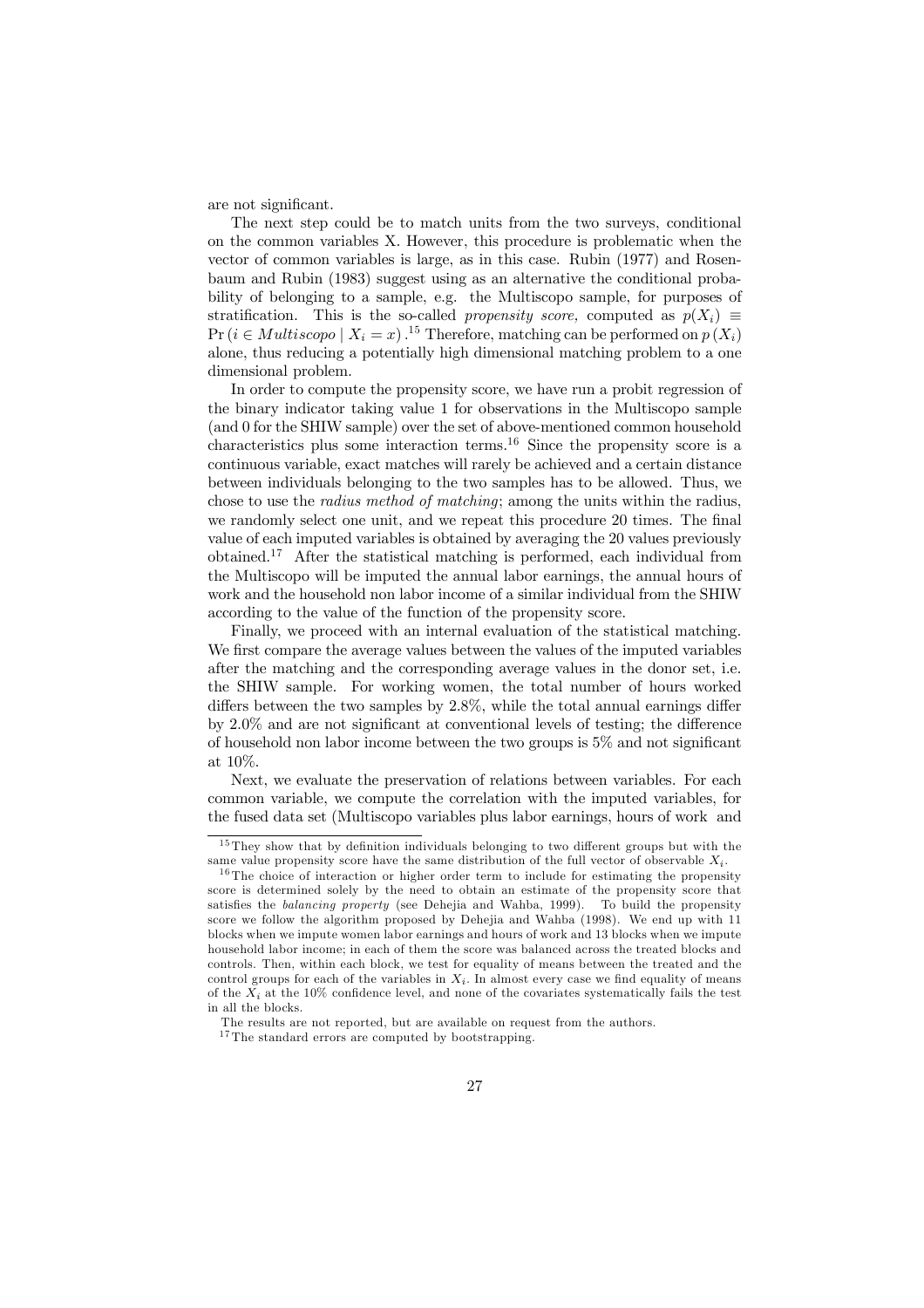household non labor income variables) and for the donor set. The differences between the common-fusion correlations in the SHIW data set versus the fused Multiscopo data set seem to be well preserved for most variables.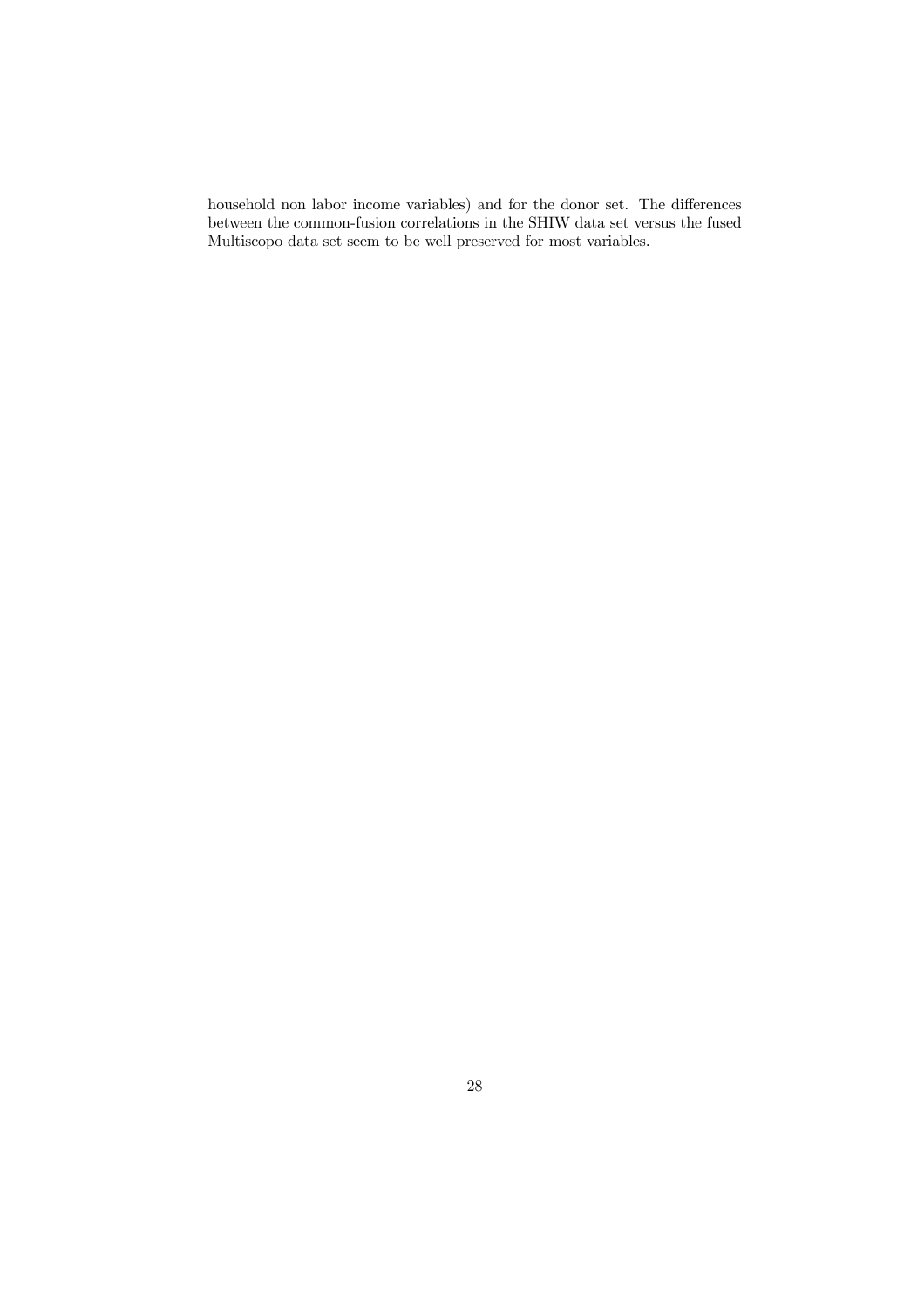#### References

- [1] Addabbo, T., Olivier, F., 2002, "Offerta di Lavoro e Servizi all'Infanzia in Italia - l'effetto dell'introduzione dell'ISE", WP. 381, Modena, Centro di Analisi delle Politiche Pubbliche.
- [2] Angrist, J.D. and Evans, W., 1998, "Children and their parents' labor supply: evidence from exogenous variation in family size", The American Economic Review 88(3): 450-477.
- [3] Angrist, J., D., and Krueger, A., B., 1992, " The Effect of Age at School Entry on Educational Attainment: an Application of Instrumental Variables with Moments from two Samples", Journal of the American Statistical Association, 87, 418, pp. 328-336.
- [4] Arellano, M., and Meghir, C., 1992, "Female Labor Supply and on the Job Search: an Empirical Model Estimated Using Complementary Datasets", Review of Economic Studies, n. 60, pp. 631-64.
- [5] Becker, G., 1981, A Treatise on the Family, Harvard University Press.
- [6] Blau, D. M., 1991, The Economics of Child Care, Russel Sage New York.
- [7] Blau, D., P. Robins, 1988, "Child Care Costs and Family Labor Supply", Review of Economics and Statistics, Vol. 70, n. 3, pp. 374-81.
- [8] Blau, D., P. Robins, 1998, "A Dynamic Analysis of Turnover in Employment and Child Care", Demography, 35(1) 83-96.
- [9] Bratti M, Del Bono E., and Vuri D., 2003, "Work Attachment of New Mothers: the Role of Human Capital, Employment Stability and Job Protection in Italy",
- [10] Chevalier A. T.K.Viitanen, 2001, "The Causality between Female Labour Force Participation and the supply of Child care", Applied Economic Letters.
- [11] Chiuri, M.C., 1999, "Intra-household Allocation of Time and Resources: Empirical Evidence on a Sample of Italian Household with Young Children", CSEF WP 15, University of Salerno.
- [12] Colombino, U., Del Boca, D., 1990, "The Effect of Taxation on Labour Supply in Italy", Journal of Human Resources, Vol. 25 390-414.
- [13] Connelly, R., 1992, "The Effect of Child Care Costs on Married Women's Labor Force Participation" Review of Economics and Statistics, 74 (1), 83-90.
- [14] Del Boca, D., Locatelli, M., Pasqua, S., 2003, "Earnings and Employment of Italian Husbands and Wives in the European Context", in Women Work and Social Policy in the European Union. P.Lang New York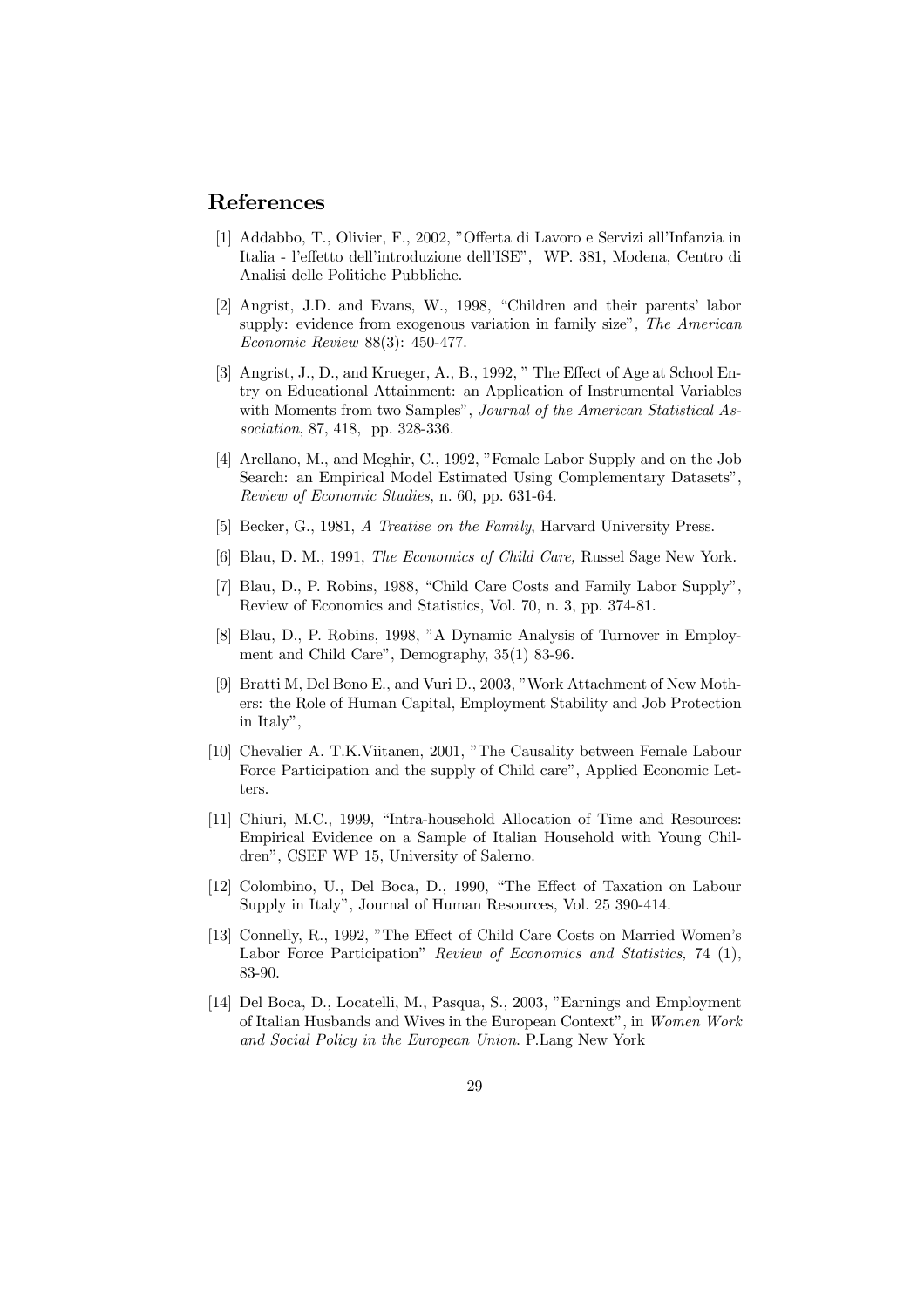- [15] Del Boca, D., 1993, "Offerte di Lavoro e Politiche Pubbliche", Nuova Italia Scientifica, Roma.
- [16] Del Boca, D., 2002, "The Effects of Child care and Part time on the Participation and Fertility Decisions of Married Women", Journal of Population Economics, 14.
- [17] Del Boca, D., 2002, "Do child care costs affect labor supply?, CHILD W.P, 18.
- [18] Duncan, A. Paul G., Taylor J., 2001, "Price and Quality in the UK child care market" IFS Working paper n.01/14.
- [19] European Economy, 1995, "Performance of the EU Labor Market: Results of an ad hoc Labor Market Survey" European Commission, B-1049 Brussels.
- [20] Gornick, J.C., Meyers, M.K., Ross, K. E., 1997, "Supporting the Employment of Mothers: Policy Variation across Fourteen Welfare states", Journal of European Social Policy, (7) 45-70.
- [21] Gustafsson S., and Stafford F., 1992, "Child care subsidies and Labor supply in Sweden", Journal of Human resources, 2, pp 204-29.
- [22] Hausman, J., and McFadden D., 1984, "Specification Tests for the Multinomial Logit Model", Econometrica 52(4):1219-40
- [23] Hill C.R., and Stafford, F.P., 1980, "Parental care of children: Time diary estimate of quantity, predictability, and variety", Journal of Human Resources, 15, 219-239.
- [24] Hofferth, S. L., Brayfield, A., Deich S., and Holcomb, P., 1991, "National Child Care Survey", 1990. Washington, DC: The Urban Institute.
- [25] Ichino, A., Sanz de Galdeano, A., 2003, "Reconciling Motherhood and Work. Evidence from Time Use Data In Three Countries" , mimeo.
- [26] ISTAT (1999, 2000, 2001), " Annuario Statistico Italiano", year 1999, 2000 and 2001.
- [27] ISTAT, 1998, " Statistiche della Scuola Materna ed Elementare", anno scolastico 1995-96, annuari ed. 1998.
- [28] Joesch, J. M., Hiedemann, B. G, 2002, "The demand for non relative child care among families with infants and toddlers: A double-Hurdle approach", Journal of Population Economics, (15) 495-526.
- [29] Johansen, A. S , Leibovitz, A., Waite, L.J., 1996, "The Importance of Child care characteristics to Choice of care" Journal of marriage and the Family 58 (3) :759-772.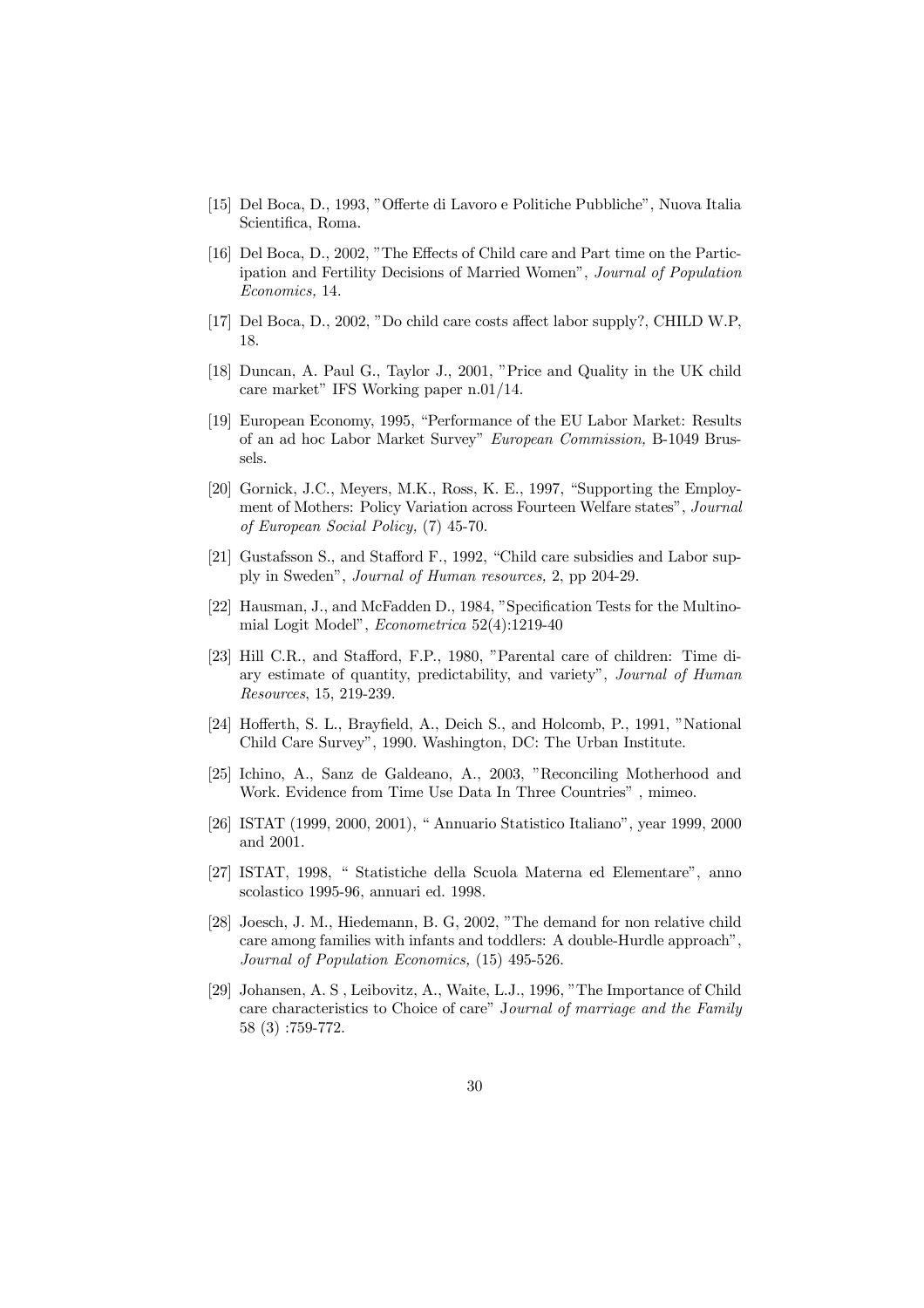- [30] Kreyenfeld, M., and Hank, K., 2000, "Does the availability of child care influence the employment of Mothers? Findings from Western Germany Population Research Policy Review 19, :317-337.
- [31] Kimmel, J., 1998, "Child care Costs as a barrier to Employment for Single and Married Mothers", The Review of Economics and Statistics, 80 (2), 287-299.
- [32] Kuhlthau, K., Mason, K., 1996, "Market Child Care versus care by relatives" Journal of Family Issues 17 (4) :561-578.
- [33] Leibowitz, A., Waite, L.J., Witsberger, C., 1988, "Child Care for Preschoolers. Differences by child's age, Demography 25(2):205-220.
- [34] Michalopoulos C., Robins P., 2002, "Employment and child care choices of single-parent families in Canada and the United States", Population Economics, 15 (3), 465-493.
- [35] Nakamura, A., and Nakamura, M., 1992, "The econometrics of female labor supply and children", Econometrics Reviews 11(4): 1-71.
- [36] Powell, L.M., 2002, "Joint Labor Supply and Chilcare Choice Decisions of Married Mothers", The Journal of Human Resources, Vol. 37, n. 1, pp. 106-128.
- [37] Ministero del Lavoro e delle Politiche Sociali CNDM, 2002, "I servizi educativi per la prima infanzia".
- [38] Ribar, D., 1992, "Child Care and the Labour Supply of Married Women: Reduced Form Evidence" Journal of Human Resources, 27 (1): 135-165.
- [39] Rosenbaum, P.R., and Rubin, D.B., 1983, "The central role of the propensity score in observational studies for causal effects", Biometrika 70: 41-55.
- [40] Rubin, D., 1977, "Assignment to a Treatment Group on the Basis of a Covariate", Journal of Educational Statistics, vol.2: 1-26.
- [41] Saraceno, C., 2003, "Mutamenti della Famiglia e Politiche Sociali in Italia", Cap. 4 "{Famiglie e Servizi Sociali", Il Mulino.
- [42] Sainsbury, D., 1990, "Gender, Equality and Welfare States", Cambridge: Cambridge University Press.